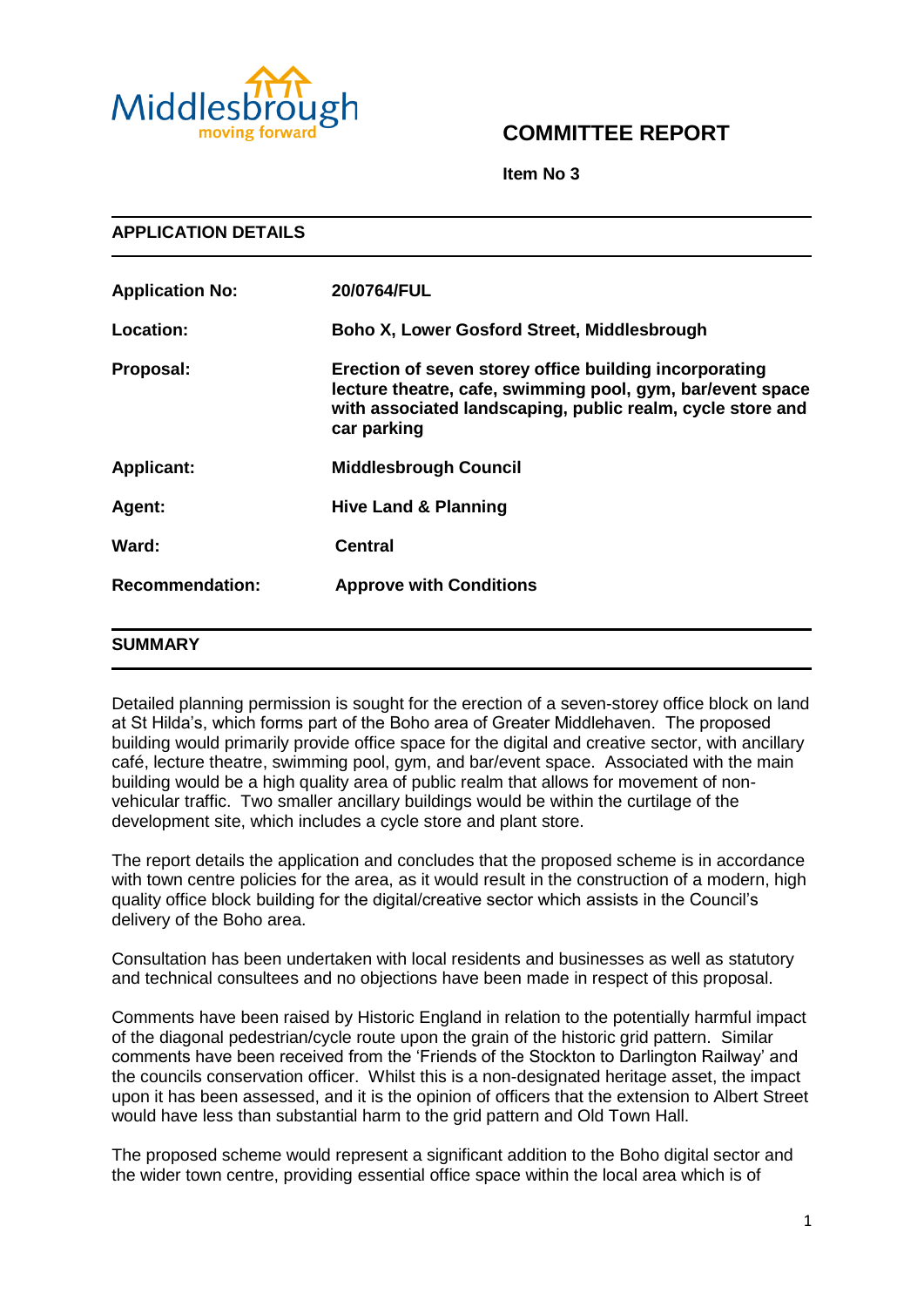benefit to the town's offer as a regional attractor for businesses and would also, through its construction, support the economy, all of which is supported within the National Planning Policy Framework.

Whilst the proposed structure is larger than others in the area, it is considered to be acceptable as local policy and guidance permits a mixed range of scale and massing of buildings in this area. Although it has more storeys than the Middlehaven Development Framework recommends for this location, it is considered to be a key building on a strategic route where additional storeys can be appropriate.

The design, appearance and site layout have been appraised, both in isolation and in context with the surrounding area, and it is considered that the Boho X development accords with local policy for the area. The proposed development incorporates a modern design which would provide a positive addition in an area where there is already an array of buildings of similar mixed uses and styles and would thereby continue this principle.

The proposed scheme is recommended for approval subject to conditions.

# **SITE AND SURROUNDINGS AND PROPOSED WORKS**

The application site is situated to the north of Middlesbrough Town Centre and within the area known historically as St Hilda's. Measuring approximately 0.75 hectares in area (circa 115 metres in length and 65 metres in width), the site takes a rectangular form, being bounded to the sound by Gosford Street, to the north by Feversham Street, to the east by Boho Four (Gibson House) and to the west by the Boho One car park.

The application seeks planning permission for a seven-storey multiple-use building offering the following uses and floorspace:

- Office space at ground floor level and first to fifth floors primarily for businesses in the digital or technology sector (A2 uses, 5,335 square metres),
- Café use at ground floor level (A3 use, 201 square metres),
- Event space at sixth floor level, swimming pool and gym uses at ground floor level (D2, 387 square metres),
- Bar space at sixth floor level (A4 use, 74 square metres)
- Lecture theatre use at sixth floor level (D1 use, 134 square metres).

## **PLANNING HISTORY**

# 20/0114/FUL

Erection of 20-storey mixed-use building, including office (B1), retail (A1), restaurant/café (A3), educational (D1) and leisure (D2) uses, with associated car park, public realm and landscaping works Withdrawn 5<sup>th</sup> October 2020

## **PLANNING POLICY**

In accordance with Section 38(6) of the Planning and Compulsory Purchase Act 2004, Local Planning Authorities must determine applications for planning permission in accordance with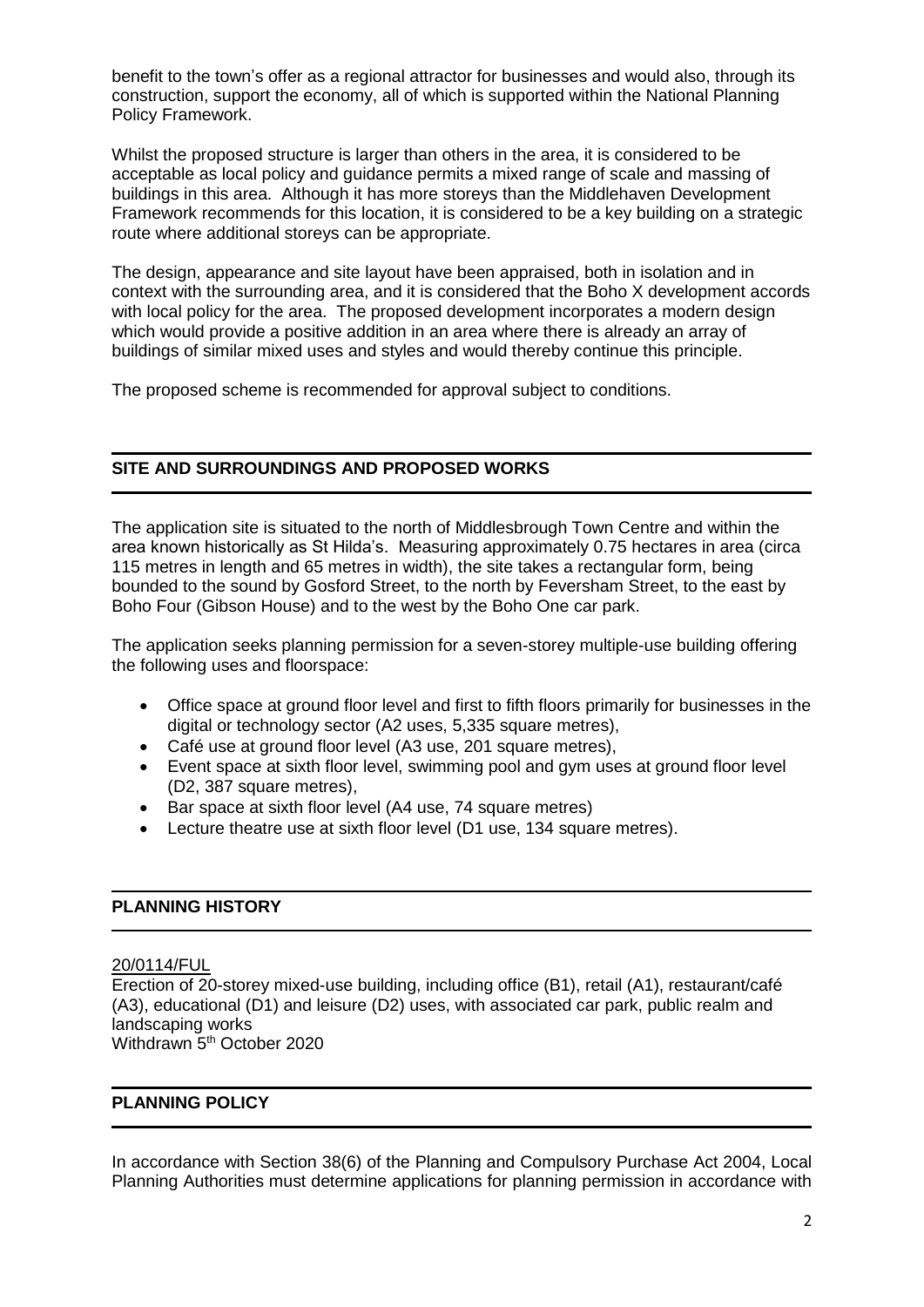the Development Plan for the area, unless material considerations indicate otherwise. Section 143 of the Localism Act requires the Local Planning Authority to take local finance considerations into account. Section 70(2) of the Town and Country Planning Act 1990 (as amended) requires Local Planning Authorities, in dealing with an application for planning permission, to have regard to:

- The provisions of the Development Plan, so far as material to the application
- Any local finance considerations, so far as material to the application, and
- Any other material considerations.

#### Middlesbrough Local Plan

The following documents comprise the *Middlesbrough Local Plan*, which is the Development Plan for Middlesbrough:

- Housing Local Plan (2014)
- Core Strategy DPD (2008, policies which have not been superseded/deleted only)
- Regeneration DPD (2009, policies which have not been superseded/deleted only)
- Tees Valley Joint Minerals and Waste Core Strategy DPD (2011)
- Tees Valley Joint Minerals and Waste Policies & Sites DPD (2011)
- Middlesbrough Local Plan (1999, Saved Policies only) and
- Marton West Neighbourhood Plan (2016, applicable in Marton West Ward only).

#### National Planning Policy Framework

National planning guidance, which is a material planning consideration, is largely detailed within the *National Planning Policy Framework* (NPPF). At the heart of the NPPF is a presumption in favour of sustainable development (paragraph 11). The NPPF defines the role of planning in achieving economically, socially and environmentally sustainable development although recognises that they are not criteria against which every application can or should be judged and highlights the need for local circumstances to be taken into account to reflect the character, needs and opportunities of each area.

For decision making, the NPPF advises that local planning authorities should approach decisions on proposed development in a positive and creative way, working pro-actively with applicants to secure developments that will improve the economic, social and environmental conditions of the area and that at every level should seek to approve applications for sustainable development (paragraph 38). The NPPF gives further overarching guidance in relation to:

- The delivery of housing,
- Supporting economic growth,
- Ensuring the vitality of town centres,
- Promoting healthy and safe communities,
- Promoting sustainable transport,
- Supporting the expansion of electronic communications networks,
- Making effective use of land,
- Achieving well designed buildings and places,
- Protecting the essential characteristics of Green Belt land
- Dealing with climate change and flooding, and supporting the transition to a low carbon future,
- Conserving and enhancing the natural and historic environment, and
- Facilitating the sustainable use of minerals.

The planning policies and key areas of guidance that are relevant to the consideration of the application are: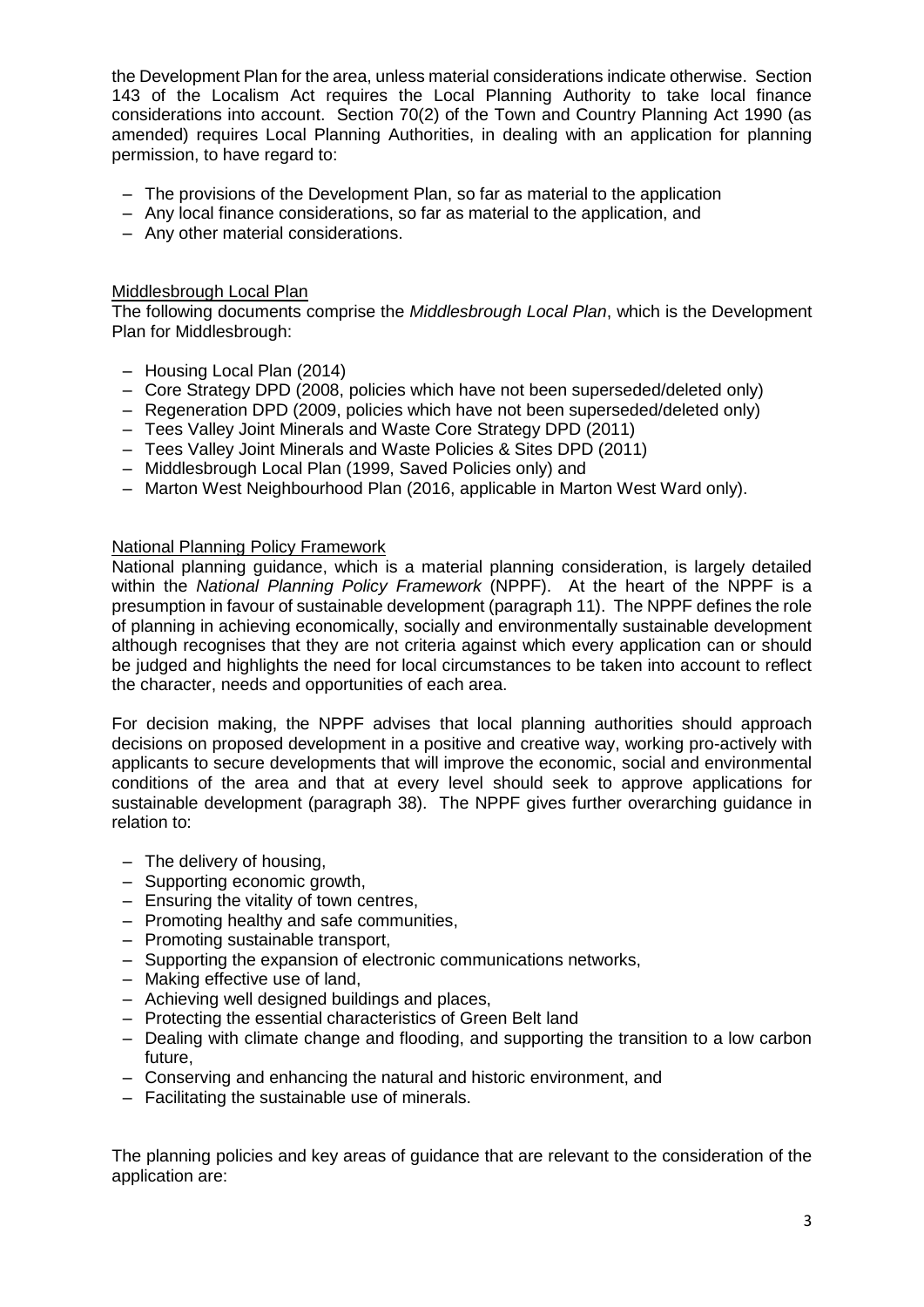| H <sub>2</sub>          | - Greater Middlehaven                                                |  |
|-------------------------|----------------------------------------------------------------------|--|
| REG <sub>20</sub>       | - Principal Use Sectors                                              |  |
| REG23                   | - Middlehaven Sector                                                 |  |
| <b>CS14</b>             | - Leisure Development                                                |  |
| H <sub>16</sub>         | - Greater Middlehaven - Transport Infrastructure                     |  |
| H <sub>15</sub>         | - Greater Middlehaven – Development and Design Principles            |  |
| H <sub>14</sub>         | - Greater Middlehaven - Mix of uses and phasing                      |  |
| CS <sub>4</sub>         | - Sustainable Development                                            |  |
| CS <sub>5</sub>         | - Design                                                             |  |
| DC <sub>1</sub>         | - General Development                                                |  |
| H1                      | - Spatial Strategy                                                   |  |
| <b>CS13</b>             | - A Strategy for the Town, District, Local and Neighbourhood Centres |  |
| CS <sub>7</sub>         | - Economic Strategy                                                  |  |
|                         | Middlehaven Development Framework                                    |  |
| Middlehaven Design Code |                                                                      |  |
|                         |                                                                      |  |

The detailed policy context and guidance for each policy is viewable within the relevant Local Plan documents, which can be accessed at the following web address. <https://www.middlesbrough.gov.uk/planning-and-housing/planning/planning-policy>

# **CONSULTATION AND PUBLICITY RESPONSES**

The application has been advertised in the local press, site notices have been posted around the site and consultations have been sent to statutory consultees, local residents, ward councillors and the local community council. A summary of the comments received is listed below.

Two objections have been raised which relate primarily to the size, scale and massing of the building in this area, as well as the potentially harmful affect upon the historic gridiron street pattern. These concerns will be expanded upon later in the Heritage Considerations section of the report.

## **Responses from Internal Technical Consultees**

**MBC - Planning Policy** – No objections to the principle of the proposed uses at this site.

**MBC - Environmental Health** – No objections to the proposals.

**MBC - Waste Policy** – No objections to the proposals.

**MBC Highways** – No objections to the proposals subject to four conditions: 1) details of the cycle store, 2) details of various off-site highway works, 3) method of works statement, and 4) submission of a travel plan.

**MBC Conservation Officer** – Generally supportive of the regeneration and redevelopment of Middlehaven, the central quadrant of which is the world's first planned railway town. New development is sorely needed to revitalise the area and return purpose to it. However, in terms of managing change to Middlesbrough's historic environment, there are concerns about one particularly element of this scheme - the diagonal pedestrian and cycle route. This is considered to be a missed opportunity to design new development that works with the grain of the historic grid pattern, rather than against it, introducing an alien element that may set a precedent for further intrusions in the future. It is considered that this element of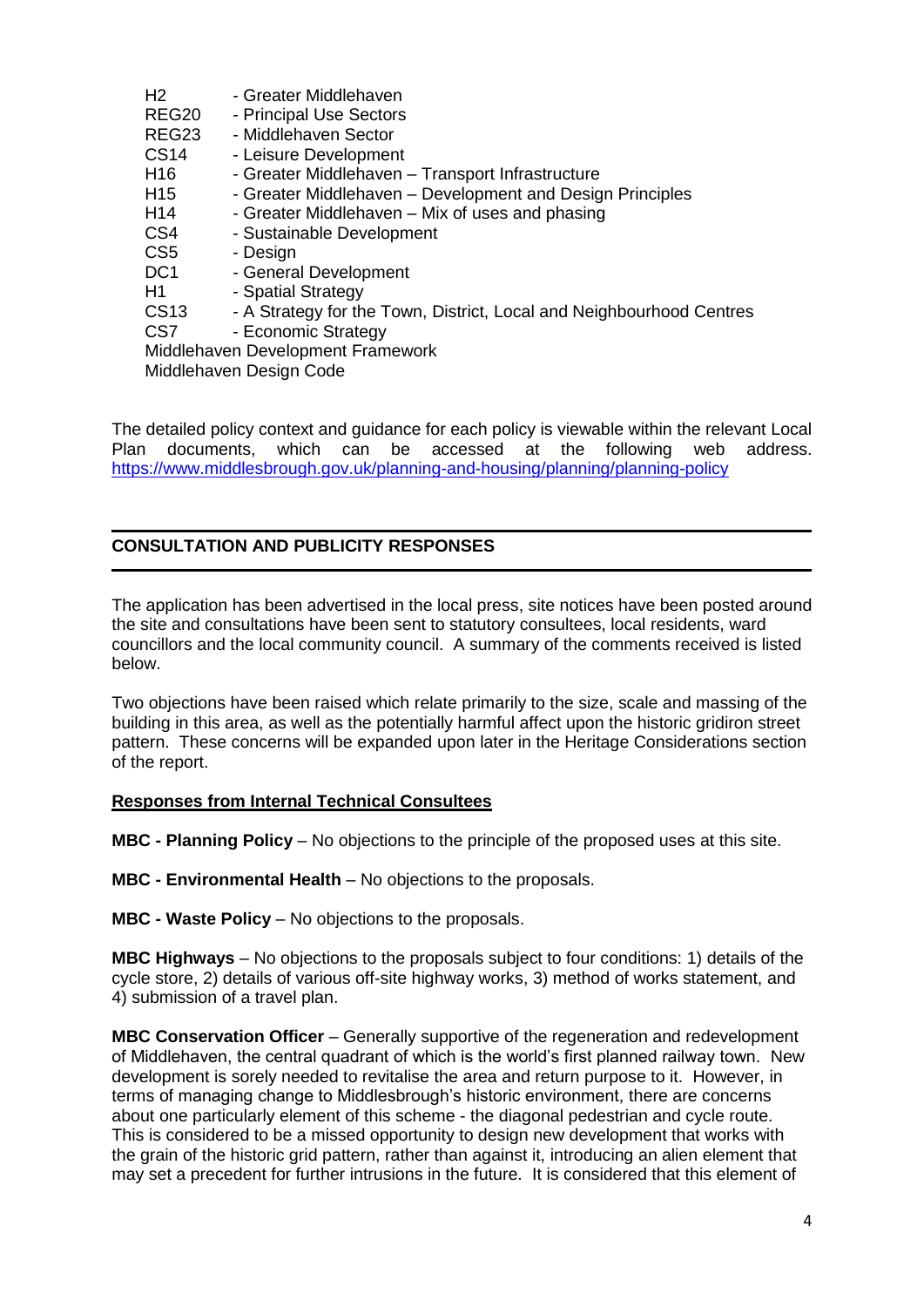the scheme will result in *less than substantial harm* to the grid pattern (a non-designated heritage asset) and the central Old Town Hall (Grade II Listed), meaning this proposal fails to comply with paragraphs 130, 193, 194 and 196 of the NPPF

# **MBC Flooding Officer** – No objections.

**Ward Councillors** – No comments received.

## **Responses from External/Statutory Consultees**

## **Historic England** –

Historic England has concerns regarding the application on heritage grounds. The proposal is a missed opportunity to deliver a higher quality, locally distinctive development in the sensitive historical context of St Hilda's and the grade II listed Old Town Hall.

The location and orientation of the proposed new building and the introduction of a new diagonal access route relate poorly to the character and setting of St Hilda's and the Old Town Hall. As a consequence, we consider the proposal to be intrusive and harmful to the significance of this part of the town.

Development of this site is possible in a way that both realises the ambitions of the proposal and still allows the positive characteristics of St Hilda's and the Old Town Hall to be preserved and enhanced. The current approach, however, fails to respond positively to its historical context and wastes an opportunity to make a positive contribution to Middlesbrough's undoubted sense of place.

An approach which generates a positive dialogue with the Old Town Hall, St Hilda's grid pattern and new development is required. We are of the view that this can be sensitively achieved with relative ease and would allow a more positive and meaningful relationship between these heritage assets and the new development to emerge.

We would strongly urge consideration of the following in working towards an acceptable scheme:

- • Greater prominence given to the surviving historical South Street frontage.
- • Reduced prominence or removal of the proposed new diagonal orientation.

• • Orientation of the main elevation of the proposed new building onto South Street, with an active frontage.

• • Resitting of ancillary/service structures away from the historical South Street frontage.

## **Northern Gas Networks** – No objections.

**Northumbrian Water** – No objections subject to a condition requiring development to be carried out in accordance with the submitted drainage scheme.

**Natural England** – No objections as the proposals are unlikely to have a significant effect on the wildlife of the SPA.

**Teesside International Airport** – No safeguarding objection is raised.

**Northern Powergrid –** No comments received.

**Health and Safety Executive** – No objections as the development does not intersect a pipeline or hazard zone.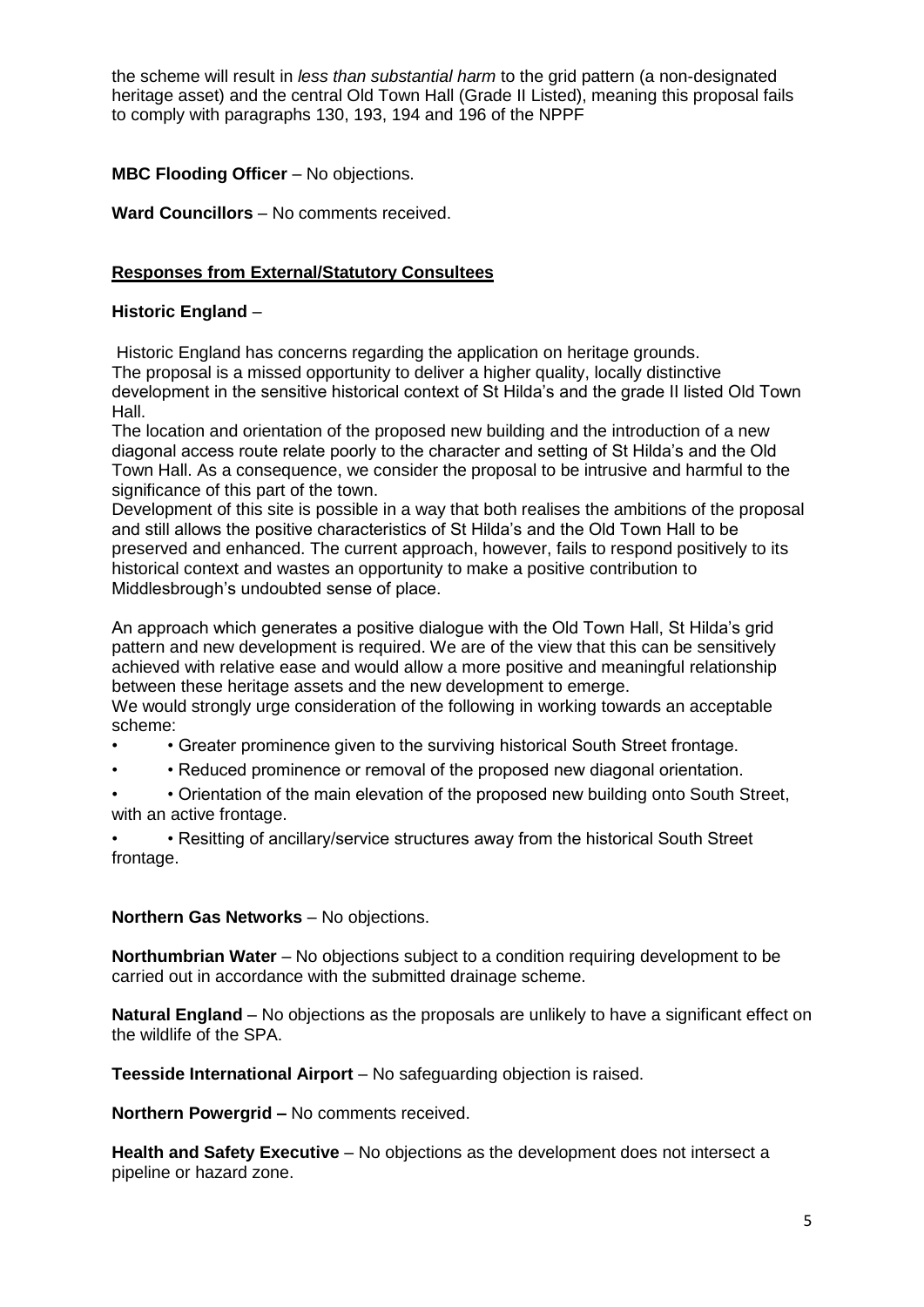**Cleveland Fire Brigade** – No objections to the proposals.

**Cleveland Police Secure by Design officer** – The proposals should adhere to the principles of Secured by Design.

#### **Summary of Public Responses**

| Number of original neighbour consultations 184 |               |
|------------------------------------------------|---------------|
| Total numbers of comments received             | $\mathcal{P}$ |
| Total number of objections                     | 2             |
| Total number of support                        | U             |
| Total number of representations                | O             |

# **PLANNING CONSIDERATION AND ASSESSMENT**

## **Background**

1. This is a detailed planning application for a mixed use seven-storey development within the Boho area of Middlesbrough Town Centre. It is a re-submission of a previous scheme for Boho X, which also sought consent for a multiple storey, mixed use development. After concerns were raised to the initial proposals, primarily over the height of the overall building and its impact on nearby heritage assets, the current application represents the revised scheme which seeks to address these concerns.

#### **Boho Masterplan and Vision**

- 2. A framework masterplan was first produced in 2004 and this has provided the basis for proposals for the regeneration of the area. Significant progress has been made over the years with hundreds of millions of pounds of investment, primarily in commercial and educational uses, into the Middlehaven area. This initial masterplan was updated in 2012, and now promotes a flexible approach to mixed use development and reestablishes the historic grid pattern. The updated masterplan also strives for a more commercial focus than previously anticipated and focuses on offices, leisure and education uses as part of a mixed-use regeneration scheme.
- 3. The Boho Zone of Greater Middlehaven is considered to be the digital and creative business hub of the Tees Valley. The various developments that have been completed in the Zone over the years provide much needed corporate space for new digital and creative companies to grow, network and conduct business.
- 4. Despite these successful recent developments and the general importance of the Boho Zone to the sub-regional economy, there is, of course, constant external competition. In the face of such challenges, it is important that Middlesbrough continues to strive to enhance its town centre and improve the quality of its employment, land and premises portfolio. Only by doing so can the town continue to grow and become part of the economic centre at the heart of a competitive and prosperous Tees Valley city region. The existing operational buildings offer a range of contemporary office and work spaces, and it is proposed that Boho  $\check{X}$  will offer equally high quality commercial floorspace in order to allow Middlesbrough to compete with economic centres in other regions.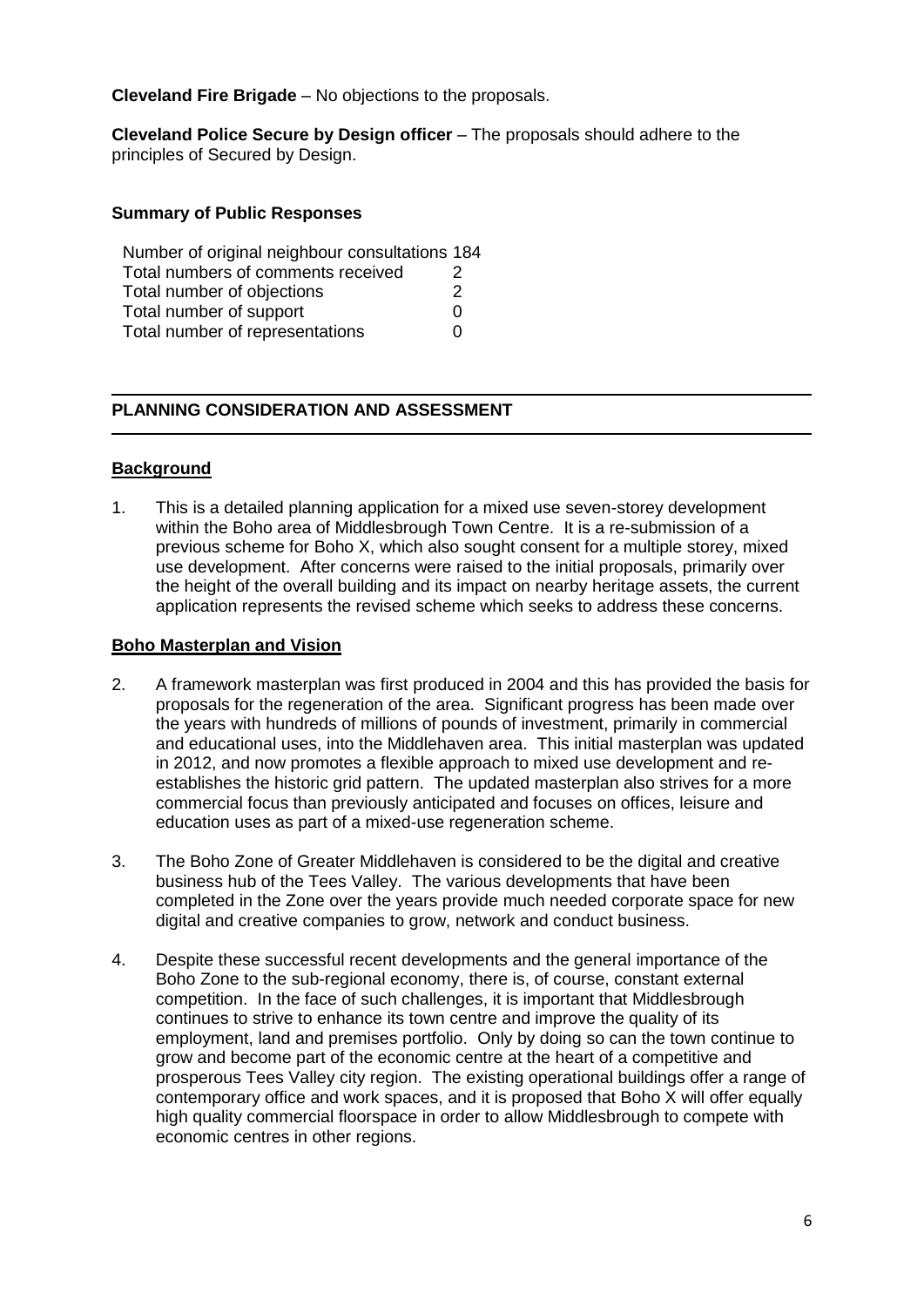# **National Planning Guidance**

- 5. Section 38 of the Planning and Compulsory Purchase Act requires planning applications to be determined in accordance with the development plan, unless material considerations indicate otherwise. At a national level, the Government's guidance is set out in the National Planning Policy Framework (NPPF), which was most recently revised and published in February 2019. The NPPF states that the general principle underlying the town planning system is that it is 'plan led'. Where a planning application conflicts with an up-to-date development plan, permission should not usually be granted (paragraph. 12). In determining planning applications, due weight should be given to local planning policies in accordance with their consistency with the revised Framework, with greater weight given the closer policies are to those in the Framework (paragraph 213). Put simply, this means all proposed development that is in accordance with an up-to-date Local Plan should be approved and proposed development that conflicts should be refused unless material considerations indicate otherwise.
- 6. Section 2 (paragraphs 7-14) of the NPPF gives a broad outline on achieving sustainable development. To ensure sustainable development is pursued in a positive way, Paragraph 10 states that the presumption in favour of sustainable development is at the heart of the framework. Paragraph 11 requires development proposals that are in accordance with the development plan to be approved without delay.
- 7. Specific Government guidance for office and leisure related development in town centres is held within chapter 7 of the NPPF. The chapter outlines that local policies should allocate a range of suitable sites in town centres to meet the scale and type of development likely to be needed.
- 8. Chapter 9 (Promoting Sustainable Transport) states that policies should support an appropriate mix of uses across an area, and within larger scale sites, to minimise the number and length of journeys needed for employment, shopping, leisure, education and other activities
- 9. It is clear that the Government intends that decisions on planning applications should be in accordance with the relevant Development Plan and that new development should be in accordance with the relevant Development Plan for the area. However, other material considerations can be taken into account by the Local Planning Authority providing they are relevant to the development being proposed. The weight of these other material considerations and how they balance against the policies in the Development Plan is fundamental to the consideration of this application by Members.

# **Local Policy Context**

- 10. The development site lies within the Greater Middlehaven mixed use site, which forms part of the Middlehaven Sector of the wider Town Centre boundary as defined by the Middlesbrough Housing Local Plan Proposals Map. The Local Plan has policies in place to develop the Greater Middlehaven area as a major mixed use regeneration scheme.
- 11. More specifically, the application site is positioned within the character area of 'Boho' of Middlehaven. This character area primarily has a focus on office/business development, hotel and leisure, commercial and educational uses. Policy H1 states that development will be delivered through reinforcing and strengthening the role of an expanded Middlesbrough town centre as the principal centre of the Tees Valley region.
- 12. Policy H2 identifies the area of Greater Middlehaven for sustainable mixed use development, including office and leisure uses. Whilst Policy H2 provides a general steer on what uses would be acceptable, Policy H14 provides greater detail on the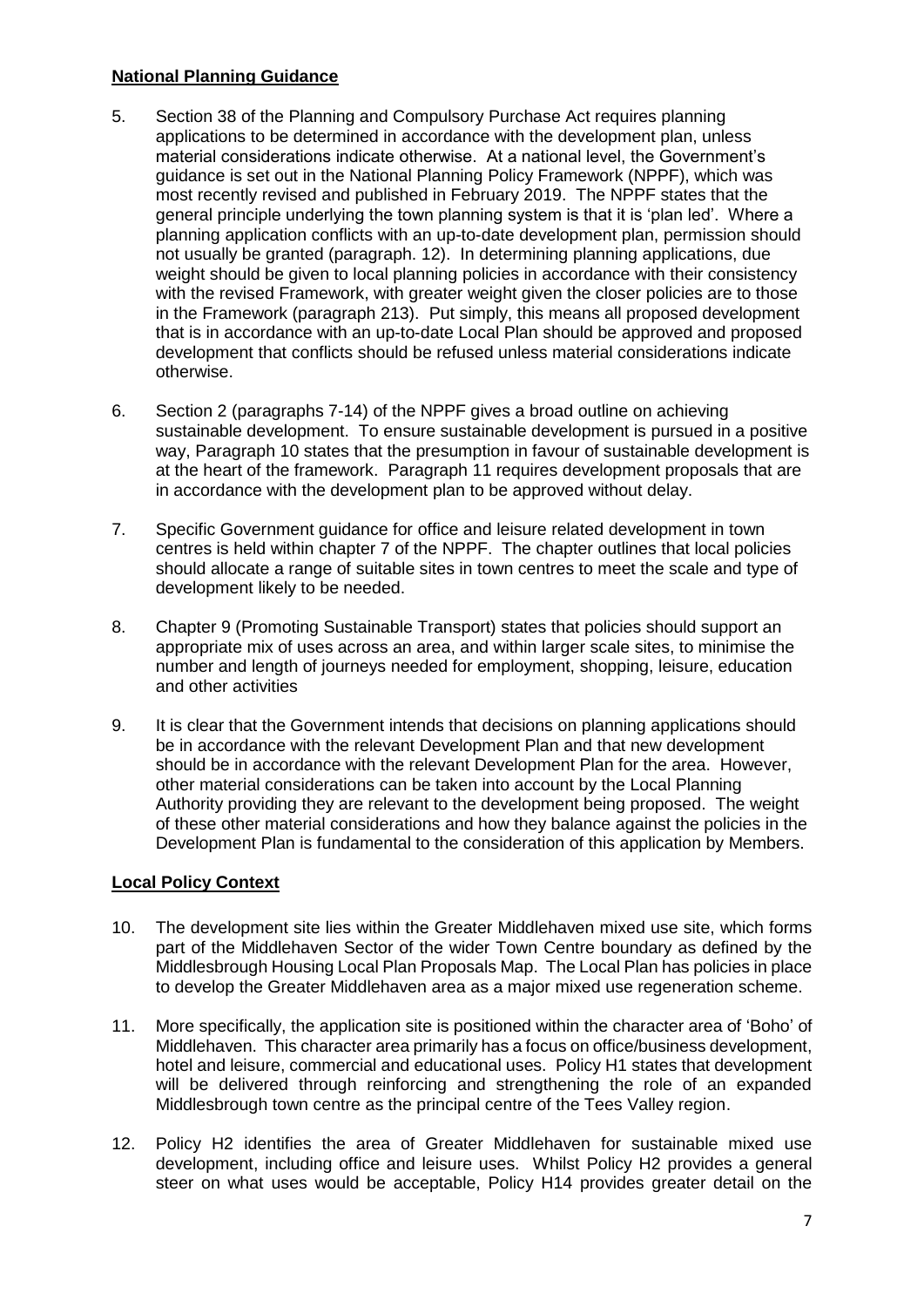quantum of development per use. Relevant to this application, the policy suggests the following would be permitted: 20,000-30,000 square metres of office, 10,000-15,000 square metres of leisure use, 2,000 square metres of retail uses. Furthermore, Policy H14 specifically identifies the area of Boho for a mixture of uses.

- 13. Policy REG20 identifies strategic office and leisure uses as being appropriate for the Middlehaven sector. In Policy REG23, office and leisure uses are, again, identified as appropriate and permitted; and the policy specifically guides leisure developments up to a maximum of 20,000 square metres floor space. Educational and café proposals are also considered acceptable here and maximum floor spaces for each development type per unit is detailed.
- 14. In accordance with Policy REG23, A3 and A4 uses are considered appropriate up to a maximum of 500 square metres in any one unit at ground floor level. Above ground floor, other than for ancillary uses, such uses will not normally be permitted. The submitted plans indicate the proposed café use would be at ground floor level; the proposed bar area would be on the sixth floor as part of the event space.
- 15. The Local Plan identifies the town centre as the focus for the majority of leisure activity in Middlesbrough. The area of Greater Middlehaven is identified as a location for leisure development, as part of a wider mixed use scheme. Policy CS14 seeks to deliver a wide and accessible choice of leisure facilities in the town centre to reinforce the role of Middlesbrough at the heart of the Tees Valley city region.
- 16. Local Plan Policy H15 sets out design principles for all development within Greater Middlehaven. Policy H16 identifies an integrated package of transport proposals and measures to improve connectivity within and beyond the area to be incorporated into development proposals for Greater Middlehaven.
- 17. Policy CS4 requires all development to contribute to achieving sustainable development. As well as making the most efficient use of previously developed land, other measures include contributing to sustainable economic development, ensuring everyone has access to (inter alia) leisure uses, promoting high quality development, protecting and enhancing Middlesbrough's historic heritage and townscape character and locating development that attracts a large number of people in those locations that can be accessed by sustainable forms of transport.
- 18. Policy CS4 requires inappropriate development not to be carried out in the floodplain. It is noted that the site falls within Flood Zone 1, which is recognised as an area with low probability of flooding. Although the application site is outside of higher flood risk areas and less than one hectare in size, the application has been supported by a flood risk assessment and associated drainage proposals. The submitted drainage information has been considered by the relevant drainage authorities who are satisfied with the proposed strategy and recommend a condition be imposed to ensure that any development is implemented in accordance with the drainage proposals.
- 19. Policy CS4 also requires that biodiversity assets, geodiversity assets, wildlife species, natural habitats, water resources, landscape character, green infrastructure, air quality and water quality within and outside of Middlesbrough are protected, and where possible enhanced. Close to the site lies protected nature designations that include the Teesmouth and Cleveland Coast site of Specific Scientific Interest (SSSI) and Special Protection Area (SPA), which extends the existing Teesmouth and Cleveland Coast SPA. The impact upon the designated site, and potential designated site has been considered within the supporting ecological report. This report has been reviewed by the relevant authorities and no objections have been raised as it is considered that the proposals will not have significant adverse impacts on statutorily protected nature conservation sites or landscapes.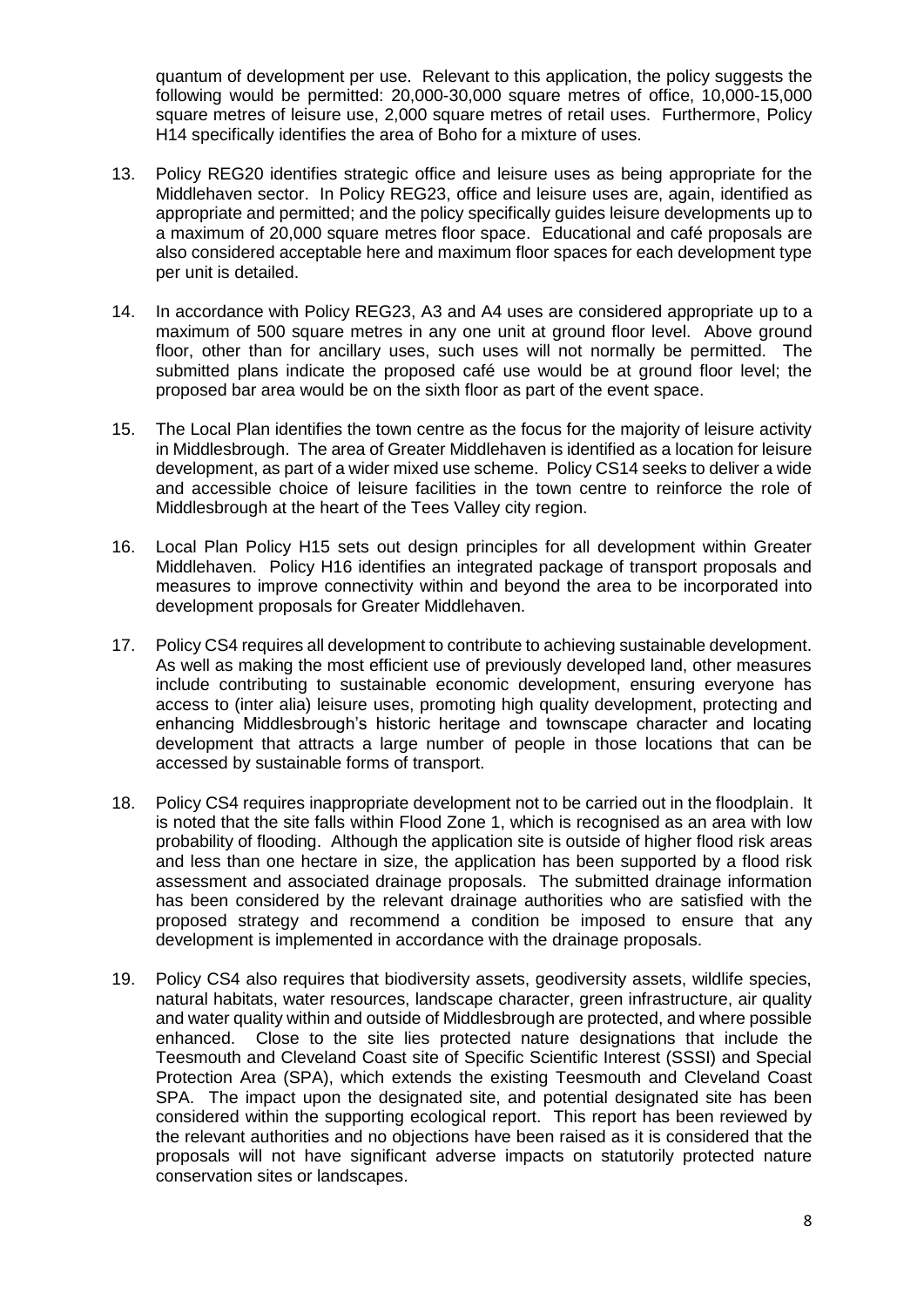- 20. Policies CS4 and CS5 collectively require development to protect and enhance Middlesbrough's historic heritage, safeguard buildings of special historic or architectural interest. Given that the proposed development is directly adjacent to the Middlesbrough Historic Quarter Conservation Area and within close proximity to a number of listed buildings consideration will be given to the impact of the development upon their setting. The application is supported by a Heritage Statement, which assesses the potential impacts of the proposals on the recognised and acknowledged heritage assets (historic gridiron road layout, for example).
- 21. Policy CS5 further requires all development proposals to demonstrate a high quality of design in terms of layout, form and contribution to the character and appearance of an area. This includes criterion (c) *ensuring development is well integrated with the immediate and wider context* and criterion (f) *ensuring a quality of new development that enhances both the built and natural environments*. Evidently, the site is recognised as a being close to sensitive and heritage assets, so the use of materials will need careful consideration.
- 22. Policy CS7 explains that the Council will support and encourage employment proposals that assist in the delivery of economic prosperity and developing Middlesbrough's role as part of the heart of a vibrant and prosperous Tees Valley city region.
- 23. The general development criteria set out in Policy DC1 requires that the impact of any proposed development on neighbour's amenity is minimal and that air and noise pollution is limited.
- 24. Whilst not an adopted local document, the Middlehaven Development Framework has helped to guide proposals in and around the Boho area since 2012. The Framework was produced by the Council and the Homes and Communities Agency (HCA) and defined options for developing out Middlehaven on a masterplan basis. This defined a hierarchy of buildings and spaces, based largely around a gridiron pattern. The Framework indicates that the Boho character area should have a business and resident community with a strong commercial focus. It recognises the fine grain development pattern in this area, and promotes a mixture of larger and smaller buildings with brick façades sitting at the back of the footway to give a sense of enclosure and urban feel to streets.
- 25. The Framework recommends that this area be for four-storey commercial buildings with two and three-storey developments elsewhere in the area. These are noted as being benchmark heights, although it is indicated within the Framework that additional storeys may be capable of being achieved where it is set back behind the building line, on a corner location or adjacent to open space. The Framework expands upon this point and states that there may be scope for localised high points to mark important corners and vistas, and suggests this should be determined locally but should not exceed two or three times the height of buildings in the immediate context. It is acknowledged, however, that the Framework does not earmark the application site for such additional height.
- 26. In terms of streetscape, the Framework indicates that streets will be thoroughfares (based on the historic gridiron pattern) with local access routes and social spaces, and that public realm design needs to be robust, flexible and of a high quality with wide pavements to invite movement and informal activity, and animation by active ground floor uses. The Framework makes reference within the indicative layout that a new grid could be added to link Gosford Street with Feversham Street from the Albert Street junction. It is noted that the indicative link complements the grid layout, and not at an angle as proposed within the application. The key street frontage is indicated as being Gosford Street and South Street. Whilst the red line boundary does not include South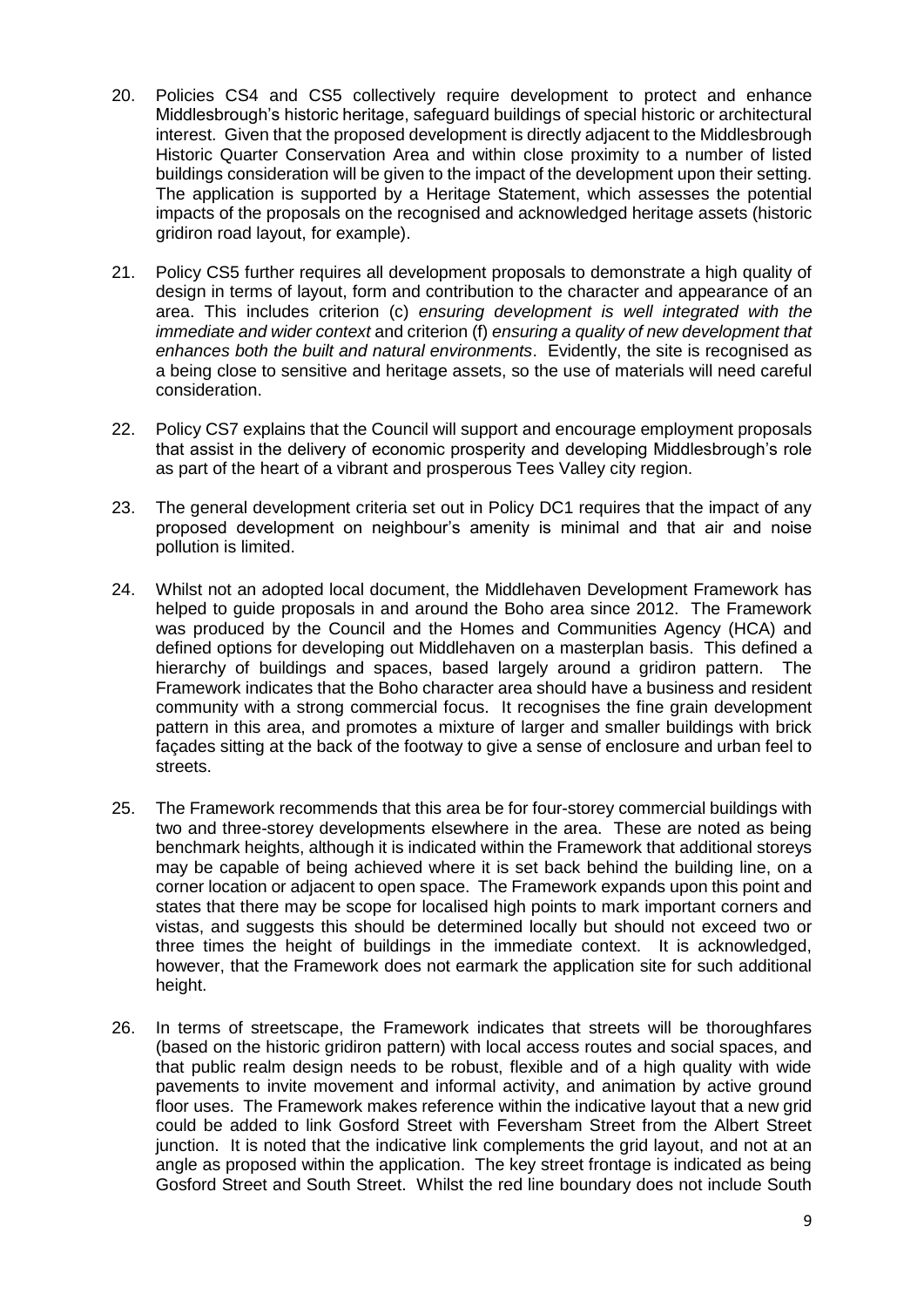Street and the application does not propose re-introducing South Street as part of its works, the proposals acknowledge these two streets as being key frontages.

27. The analysis will now appraise the proposed snow and leisure centre development against these local policies as well as the national planning policies held within the NPPF.

#### **Design, Appearance and Site Layout**

- 28. Mindful of the buildings within the area forming part of the conservation area, the Middlehaven Development Framework recognises that the most prominent area of Middlehaven is the Boho area. Many of the significant, historic buildings in the local area are from the late Victorian period. Whilst many of these buildings were constructed with a degree of functionality to provide for the heavy industry, they also have elements of ornate character within their appearance. Nearby commercial buildings within the Historic Quarter Conservation Area exhibit the affluence of the time and the importance of the local industry through their decorative fascia work
- 29. The historic buildings within the Boho area are, however, interspersed with newer office developments, some of which have a five and six-storey height (corner of Lower Gosford Street). In this regard, the proposed seven-storey building would not be too dissimilar in height to the nearby newer office accommodation, whilst the contemporary architectural design allows a pleasing contrast to the historic architecture within the conservation area.
- 30. Notwithstanding the above, it is recognised within the Framework that the Boho area would benefit from more activity from ground floor uses that animate and appropriate the street space. The proposals include various uses on the ground floor in order to create a lively ground floor space. To help further animate the ground floor space, the development includes two-storey high windows in its elevations which allows views into and out of the various active uses (including café, gym and flexible floor space).
- 31. Whilst the lower block (fronting Feversham Street) would be five storeys in height, the proposed development would have a maximum height of seven storeys. Evidently, this exceeds the recommended thresholds for building height in this area as set within the Framework, although it is considered to be acceptable in this case. Although the application site is not identified as a site for additional storeys, the location would be seen as a key cornerplot site with the intended reopening of South Street in the Boho masterplan, as well as the proposed extension of Albert Street in this application.
- 32. The primary external finishing material to the building would be brickwork, comprising grey and buff coloured brickwork. In addition to these two main colours, the brickwork would be laid out in patterns across the building, including chamfered brick panels, flat panels with and without horizontal banding, and flat panels with protruding bricks. The four principal elevations would take on different appearances based on the variation of the use of the two contrasting bricks and patterns – the main elevation features buff brickwork on the taller block and grey brickwork in two patterns on the lower block, the southern and northern elevations facing Gosford Street and Feversham Street respectively comprise buff brickwork with each featuring two patterns, and the rear elevation featuring grey brickwork in three patterns. The combination of two contrasting brickwork colours laid in various patterns is deemed to add considerable interest to the elevations.
- 33. To allow natural light to enter the building, the elevations include an expanse of windows. Other than the western elevation (fronting onto South Street), these windows have an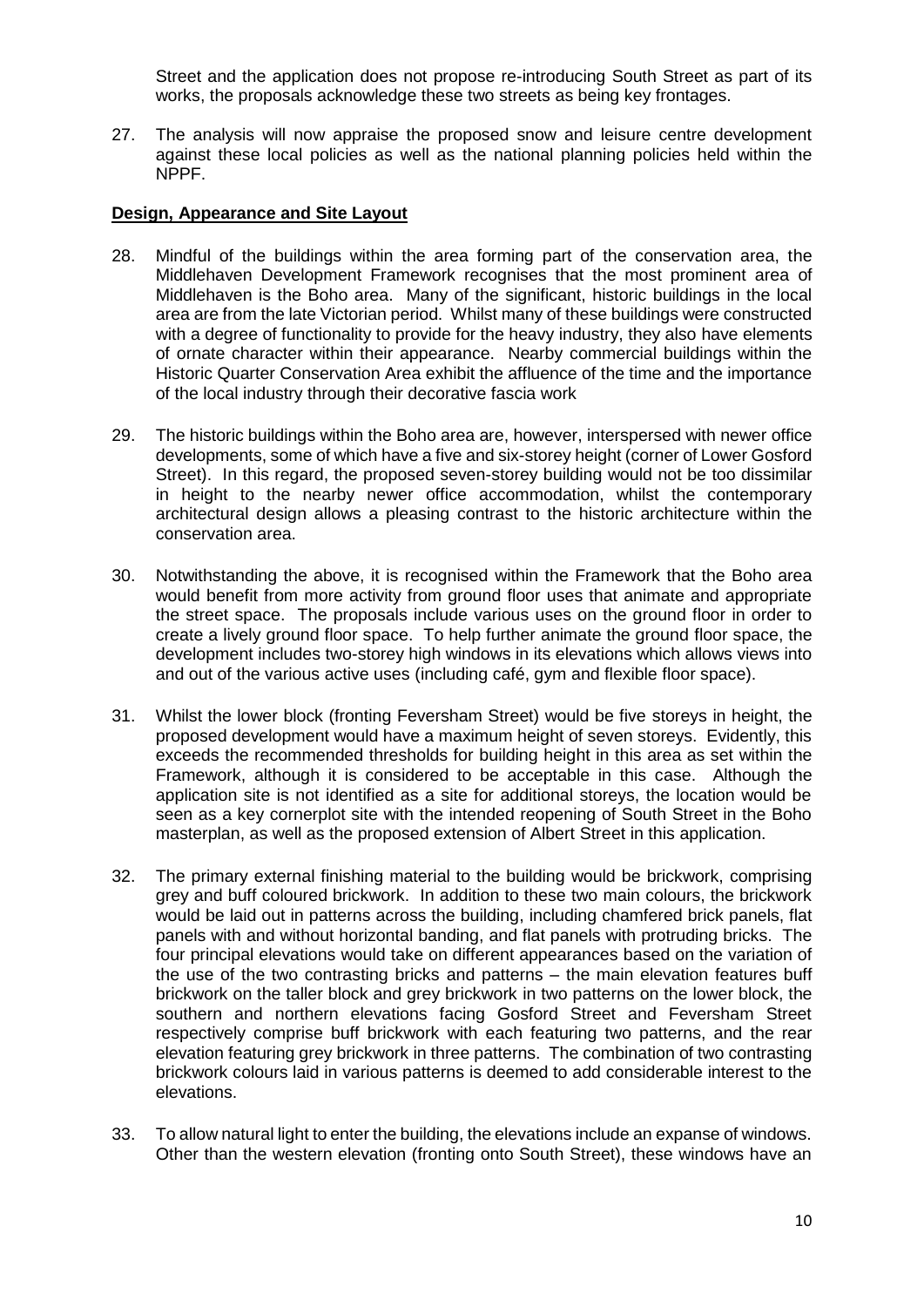offset pattern floor to floor. Along with the diversity in the brickwork finish, the proposed window arrangement would help to break up the potentially dominating elevations.

- 34. The main, eastern frontage to Boho X includes two principal elevations one that is perpendicular to Gosford Street (to the south) and Feversham Street (to the north), and one that is parallel with the new Albert Street extension. This proposed arrangement adds interest to the external appearance of the building whilst remaining faithful to the historic gridiron road layout of the St Hilda's area. Central upon this eastern elevation is the entrance atrium, which is in the form of glazing running up the full height of the building. Not only does this flood the building with natural light, but provides visual separation of floors, relieves the front elevation, and introduces a contrasting and lightweight finishing material.
- 35. The combination of two contrasting brickwork finishing materials, laid in four different patterns, along with the cladding on the upper floor, and the building-high glazed atrium would create a varied palette to create interest to the building. This is deemed to be a high quality design within a Boho area that features buildings in a variety of finishing materials. The overall finish would be considered to be in accordance with the local policies relevant to the area as well as the Middlehaven Development Framework.
- 36. At the foot of the glazed atrium is an external viewing screen above the main entrance. The external viewing screen is considered to add to the streetscape of the newly created Albert Street extension, and would draw people to the small square in front of the building.
- 37. Opposite the front entrance to the main building, at the eastern side of the site, is a proposed secure cycle store, capable of accommodating 100 cycles. The proposed cycle store would have a modular demountable metal mesh panelled finish on three sides to allow expansion and a green wall finish on the Gosford Street elevation to soften its appearance. In principle, this is deemed to be acceptable, although officers have raised concerns with the intended location of the store within the avenue of the former east-west running Garbutt Street. To address this, it has been suggested that the store be repositioned north and off the former avenue which has been agreed and a revised plan submitted.
- 38. To the rear of the main Boho X building, fronting onto South Street, would be the external plant store. This ancillary building, which measures approximately 30 metres by 8.3 metres in footprint and a maximum height of 4.4 metres, accommodates a refuse store, substation, generator, and sprinkler tank facilities. The external finish for this building would not be too dissimilar to the cycle store on the opposite side of the building, as it includes expanded metal mesh finishes on the office and Feversham Street sides, but green walls to the Gosford Street and South Street elevations in order to soften the appearance of the building. Whilst concerns have been raised on account of the position of the plant store fronting onto South Street, it is considered that this arrangement is acceptable as the arrangement still allows the Boho X building to have the significant presence over the plant store onto the South Street frontage, which is acknowledged in the Framework as being an important vista. Moreover, the linear arrangement of the plant store and the main building at right angles to the principal roads respects the historic gridiron pattern to a reasonable degree.
- 39. The public realm around the Boho X building would primarily consist of a combination of high quality clay and concrete paving. This would limit access around the site to cycles and pedestrians only, although there would be controlled vehicular access around the site for servicing purposes. Further to this, the area of Gosford Street west of its junction with Albert Street would be a shared surface with no access for public vehicular traffic. Directly in front of the main entrance to the building and adjacent to the orchard would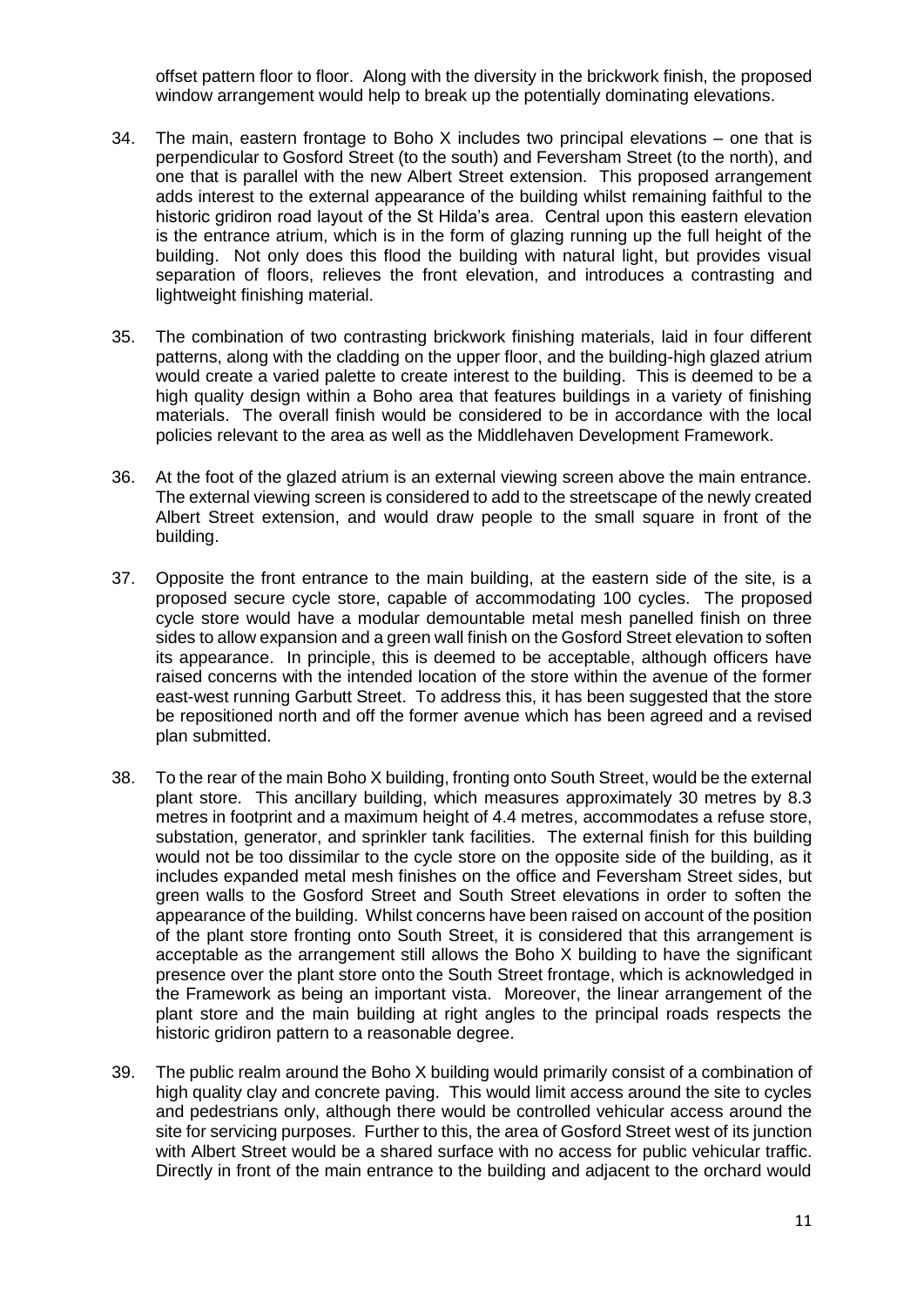be an amphitheatre-style terraced seating area. This would be constructed out of concrete and include areas of hardwood timber seating within its structure. The intention would be for this area to be used for viewing the digital screen. The combination of the clay and concrete paving, the seating area, and strategically placed street furniture would create a high quality public realm surrounding the Boho X building. A condition is recommended to secure the submission of samples of materials to ensure the use of appropriate materials in the hard landscaping.

- 40. To the north of the main building although remaining within the red line boundary are two areas allocated for future development. No details are given as to what this might entail, so these are indicatively shown being planted up as two further orchards. These areas would be surrounded by timber knee rail fencing.
- 41. The area in between the Boho X building and the orchard/amphitheatre seating area would create an informal extension to the existing Albert Street thoroughfare towards the old town hall in St Hilda's. This extension would create a new pedestrian streetscape running diagonally between Gosford Street and Feversham Street.

# **Heritage Considerations**

## *Heritage Policy Framework*

- 42. As part of considering any application, both local and national planning policy requires an assessment of the impact of development on heritage assets, taking into account their setting and significance. Local Plan Policy CS4(k) requires protection and enhancement of Middlesbrough's heritage and townscape character whilst CS5(h) requires the preservation or enhancement of the character and appearance of the conservation areas special interest and character.
- 43. To avoid or minimise conflict between a proposed development and the conservation of heritage asset's the National Planning Policy Framework (NPPF) at para. 190, requires local planning authorities to identify and assess the particular significance of any heritage asset, and its setting, and when considering the impacts of a proposal, to take into account:
	- a. the desirability of sustaining and enhancing the significance of heritage assets and putting them to viable uses consistent with their conservation;
	- b. the positive contribution that conservation of heritage assets can make to sustainable communities including their economic vitality; and
	- c. the desirability of new development making a positive contribution to local character and distinctiveness.
- 44. The NPPF advises that great weight should be given to the asset's conservation (the more important the asset, the greater the weight given) and that this is irrespective of the degree of harm. It advises further that where a development proposal will lead to less than substantial harm to the significance of a designated heritage asset, this harm should be weighed against the public benefits of the proposal.
- 45. Paragraph 197 of the NPPF further advises that the impacts of proposed development should also be taken into account with regards to non-designated heritage assets (such as the grid iron pattern associated with Middlehaven), weighing direct or indirect impacts and making a balanced judgement having regard to the scale of any harm or loss and the significance of the heritage asset.
- 46. The NPPF further advises that local planning authorities should look for opportunities for new development within the setting of heritage assets to enhance or better reveal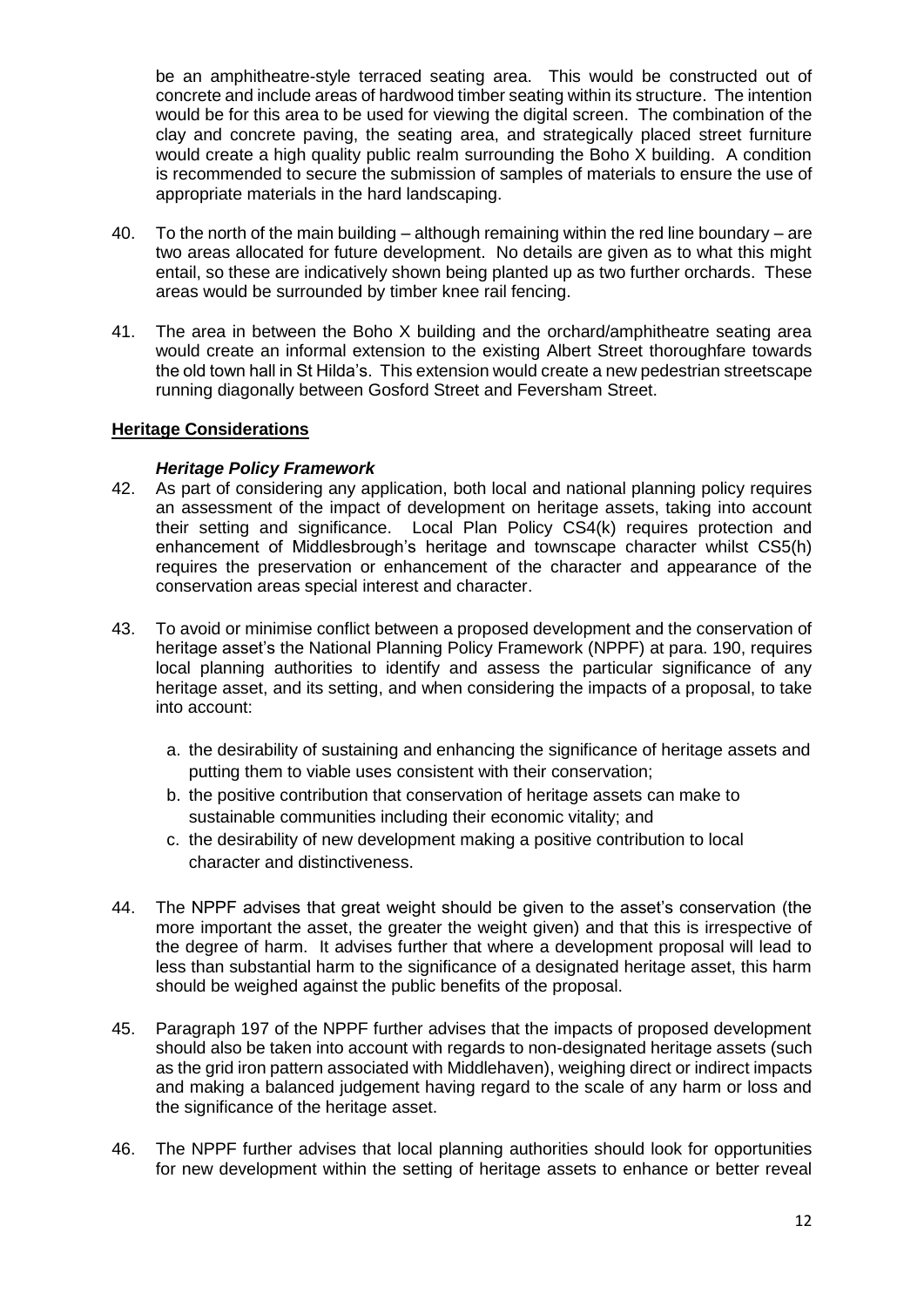their significance and treat favourably proposals that preserve those elements of the setting that make a positive contribution to the asset (or which better reveal its significance)

# *Heritage Matters - Background*

- 47. The application site is located in close proximity to the Middlesbrough Historic Quarter Conservation Area and several listed buildings and located on land which forms part of Middlesbrough old town, where, notwithstanding previous redevelopment attempts in the mid to late 20<sup>th</sup> Century, remnants of the former grid iron pattern of the old town still exists. The conservation area and nationally recognised listed buildings are key heritage assets which the impacts of the proposed development needs to be considered against in addition to which, both Historic England and the councils own Conservation Officer consider the former grid iron pattern of Middlehaven to be an important non-designated heritage asset.
- 48. To understand the schemes impacts on heritage it is necessary to understand the significance of each asset, and its setting as required by national policy. These are considered in turn as follows.

# *Conservation Area*

- 49. The Historic Quarter Conservation Area is centred around the Railway Station, with Zetland Road and Exchange Square to the south and Queens Square to the north. The Railway Station is the largest single building within the conservation area but there are a number of other important and/or listed buildings within it, including Zetland Buildings and Exchange House (Teesside Archives) on the eastern side, The Zetland Hotel, Deltic House and Spencley's Nightclub on the western side and the PD Ports offices, Queens Terrace, Exchange Buildings and Boho 4 to the north side. This concentration of historic buildings, together with the open spaces within the conservation area, predominantly Exchange Square and Queens Square, and the centrally positioned and much more significant (in scale) railway station, combine to form the conservation area. (see map at Appendix 1).
- 50. The conservation area is considered to gain its significance not just from the presence, scale, stature, design and grouping of the buildings but also from their origins. These buildings were some of the most important buildings developed at the time of Middlesbrough expanding and are defined within the Character Appraisal and Management Plan for the conservation area as being: '*a high quality Victorian townscape that was the nucleus of the towns expansion during the 2nd half of the 19th century' … 'At this time the area was the commercial hub of one of England's fastest growing industrial towns'*.
- 51. In this context the area and its history, which included the development of the Stockton to Middlesbrough railway line is considered to be a key part of its significance and although the industry supporting Middlesbrough's rapid expansion no longer exists, it nevertheless remains part of its history.
- 52. The Character Appraisal and Management Plan for the conservation area highlights that '*the impact and scale of regeneration upon the conservation area is likely to be considerable, and the area north of the railway line will come under the most pressure'* (para. 3.14) and highlights areas needing to be safeguarded beyond the statutory requirement to do so, as being the:
	- unlisted buildings of historic significance,
	- unlisted historic structures such as boundary walls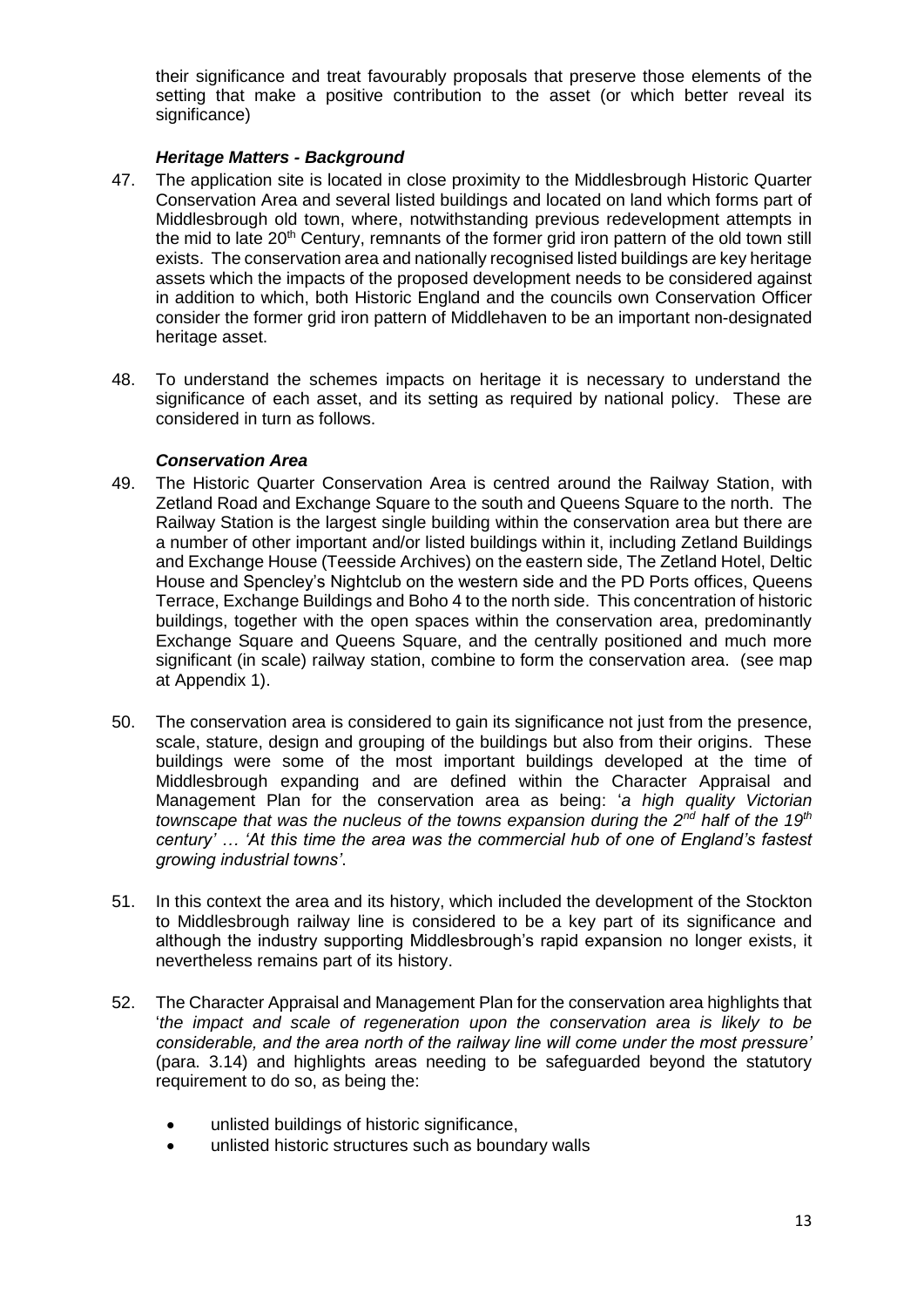- street scape elements such as road / pavement surfaces and street furniture and
- historic street patterns and plan forms.
- 53. The majority of buildings within the conservation area have a prominent and more decorative key frontage and it is the collective terraces of these historic buildings which forms a strong part of the character of the conservation area, with each area of the historic quarter having its own character. The dominance of each area however is relatively constrained due to the tight street pattern and the presence of the raised A66 and Railway line which prevent most of the buildings within the conservation area having a wider visual recognition. Notwithstanding this, the railway station, as a result of its scale and standing and Boho 4 as a result of its position adjacent to the largely undeveloped Middlehaven site do have a clear impact beyond the conservation area.
- 54. For reasons discussed above it is considered that the proposed Boho X will not be visible from notable sections of the conservation area and will therefore have either a limited or no impact from such areas, although will become visible within the Queens Square area, particularly at its junction with Gosford Street. Whilst Boho X will be a notable addition and much larger than the majority, if not all existing buildings within the conservation area, this is a town centre setting where building types, scales and characters change rapidly, demonstrated by some of the former works buildings to the north east of the conservation area, the police station and Boho 1 to the west, and tower blocks such as Dundas, to the south. Whilst some of these are likely to be considered as positive interventions within the built form and some less so, they collectively make up the overall urban area in the northern part of the town centre. Importantly, within a town / city centre setting, it is considered that preservation and enhancement of the conservation area is different to how it should be judged in areas such as villages, where a character often needs to remain unaffected to retain its integrity. It is argued that in the town centre context, new buildings of some scale can be reasonably accommodated and can be argued to enhance the setting of the conservation area.
- 55. Middlehaven is a long term vacant site which has been detrimental to the character of the surrounding area and conservation area in recent decades and its re-development should assist in driving footfall into this area and assist in re-invigorating it. New modern buildings adjacent to the conservation area can serve to enhance the historic aspect through the addition of a modern contrast, with careful attention to scale, location, design etc. Boho X is proposed as a part 5, part 6, part 7 storey building, modern and defined mainly by its use of glazing, its high quality brick fenestration and symmetry / proportions associated with the windows within the building which would provide it with some commonality with the historic buildings within the conservation area (dominant traditional materials, symmetry in elevations etc). Importantly, the proposed building has 4 high quality elevations in terms of materials and arrangements which would allow it to become a strong, dominant corner building in its own right, and this is in keeping with the general characteristics of the conservation area as well as the former Middlehaven area. The proposed scale of the building is a clear step up from the traditional buildings within the area (Queens Terrace 3 & 4 storey, Exchange Buildings 4 storey) and two 6 storey more modern buildings located on the east side of Queens Square although all of these are lower in overall height than the proposed Boho X. The modern 6 storey properties fronting onto Queens Square are recognised as being harmful to the character of the conservation area within the appraisal document. Whilst Boho X will become very striking and dominant from the northern most point in the conservation area (Queens Square/Gosford St Junction), this is at the transition point into the Middlehaven area where buildings and structures can arguably take on a different form and scale and it is considered that the contrasting modern proposal would not do so in a negative sense.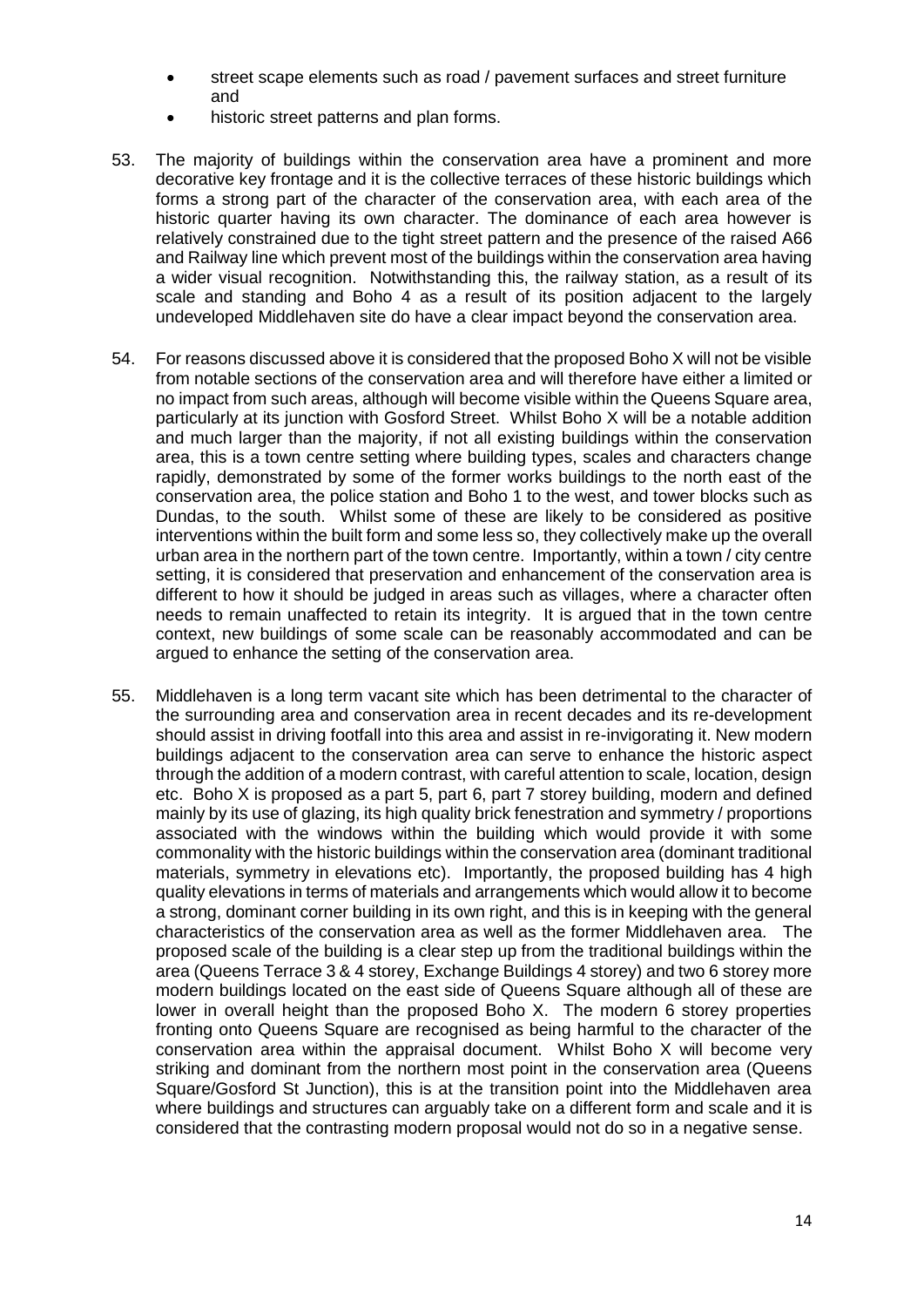56. It is recognised that the scale of the proposed building could be reduced to be less dominant and have a more subdued impact, however, the application needs to be considered as submitted and in view of the matters above, it is considered that the addition of a new modern building of scale in this location, behind the conservation area and through its use of high quality materials and design and its ability to drive new footfall through the conservation area, will serve to significantly uplift the land immediately adjacent to the conservation area, thereby enhancing its character which is considered to outweigh the low impact that the scale of the building will have on the character and appearance of the conservation area. Further to this, through careful design of works external to the building the proposed scheme will be able to reflect the heritage of the area and in view of these matters, on balance, it is considered that the proposal meets the requirements of the NPPF and the Local Plan in relation to preservation and enhancement of conservation areas

# *Transporter Bridge (Listed Grade II\*)*

57. The listed transporter bridge is considered to be of national significance in view of their only being 8 remaining in existence throughout the world and it serves as a reminder to the dominance of Middlesbrough's industrial past. The bridge no longer plays a key role in transport for the area or the industry which lies adjacent and so has become more of a landmark structure with limited functional purpose. The bridge is understood to be approx. 70m high which is notably taller than the proposed Boho X building which itself is shown with staggered heights of 19.5m, 23.5m and 30m max. In view of this the Transporter Bridge, including its iconic upper cross section, will continue to dominate the skyline in this location, including from more distant views as achieved from the A66, from approach on the north side of the river and from some of the key road network to the south. The significance of the Transporters origins is unaffected by the proposed Boho X and it will also only have a low impact on the visual dominance and presence of the structure and by infilling vacant land in the surrounds of the Transporter Bridge, will potentially serve to provide a new and more positive context and give more reason for people to be within the Middlehaven area and for people to be able to view the Transporter Bridge at close quarters which are considered to be positive.

Boho Four (former Bank) & Northern End of Queens Terrace (Grade II Listed)

- 58. Boho Four signifies the south eastern corner of the Middlehaven area and is an important building of prominence. Gaining its significance from the origins and development of Middlesbrough Old Town and due to its high quality design and appearance. It has 3 high quality elevations although its rear elevation is essentially blank and has been added to in more modern times with single storey extension and a surface level car park, neither of which reflect the high quality construction in the other 3 elevations. Importantly, Boho Four fronts Cleveland St, and has its lower quality elevation facing the proposed Boho X to the rear.
- 59. The proposed Boho X development seeks to provide an area of urban green space immediately to the rear of Boho Four which would assist in preventing Boho X from being overly dominant on Boho Four although Boho X would be sited on higher ground. The same principles largely apply to Queens Terrace and its considered that this separation will better allow their integrity and value as townscape buildings to remain largely in-tact as viewed from the key areas of the conservation area. The view of Boho X above the buildings in this location and a complete view of its frontage along Gosford Street will signify moving into a different character area compiled of character buildings, which is considered to be in keeping with the town centre environment. The proposed public realm and street works are however considered to be critical to the success of this and are discussed further in this report.
- 60. The proposed Boho X is considered to have a low impact on the significance of Boho four and Queens Terrace and a medium impact on their setting, although will also have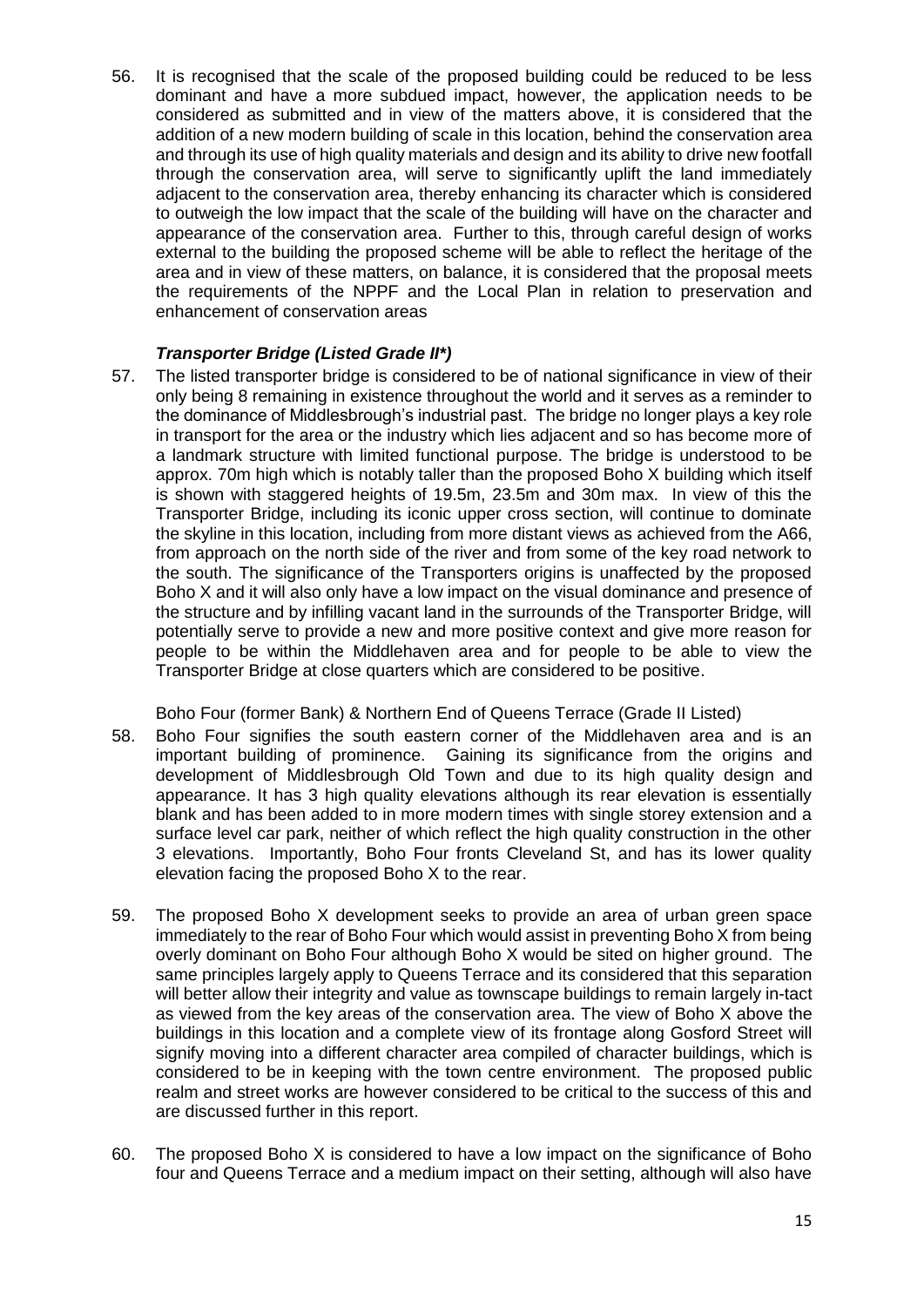a positive impact through the regeneration of their immediate surroundings and associated additional footfall into the area.

## *Customs House & Former Captain Cook Public House (Grade II Listed)*

61. The former Captain Cook PH and Customs House gain their significance from their former uses, their relevance to Middlesbrough Old Town and its emergence as a fast growing town in the 19th Century. In view of the land levels and the distance between these heritage assets and the application site (with other development plots in-between), it is considered that the proposal will not adversely affect the significance or setting of these as heritage assets. Similar to Boho Four, Customs House and the Former Captain Cook PH signify key corners and locations within Middlehaven and whilst they would have been the more prominent key buildings in the old town, they are relatively small in modern regeneration terms and it is expected that some buildings of greater scale to these will come forward within Middlehaven. Furthermore, the Middlehaven site is set on a hill with the former Town Hall on the high point so land levels and future development will afford some townscape screening to separate out the buildings from one another. These listed buildings will be able to continue to retain a prominent setting within their immediate surroundings as a result of their position to the key roads and building lines within Middlehaven and will not have their key views / frontages affected by Boho X. Boho X and the regeneration and success of Middlehaven will contribute to a potential for renewed use and purpose for the heritage buildings in this area. In view of these matters it is considered that the impact on these as heritage assets will be particularly low and in part positive, and is considered to be an acceptable impact.

Old Town Hall and Clock Tower (Grade II Listed)

- 62. The Old Town Hall and Clock Tower (Grade II) lie to the north of the application site, with other vacant development plots in between. The Town Hall gains its significance from it being the Town Hall associated with the first settlement of note for Middlesbrough in the 19<sup>th</sup> century and the whole of the Middlehaven area was set to a grid iron layout centring around this building. As such, the old town hall has a relevance not just on its own but also to the grid iron form which has been specifically raised by Historic England as an important heritage asset. The former Town Hall would have been one of the more dominant if not the most dominant building initially within this area, however, it is very small in scale as a Town Hall and many larger buildings have appeared within the surrounding area in more recent times, including industrial buildings to the north. It is therefore considered that scale is not a key aspect of the former town halls significance, but mainly, its position and relevance to the grid iron and Middlehaven, which, due to the openness of views along the grid iron routes, allows the relatively small structure to be viewed from distance. As such, moving forward with development, its considered that other buildings being larger than the old Town Hall (subject to them not unduly dominating it's setting) is not a notable concern, but more the protection of its presence relative to the setting of the grid iron pattern and ensuring it remains the key 'vista' building from key locations.
- 63. This current proposal does not affect the existing 3 vistas of the former Town Hall from North St., East St,., and West St., and whilst not proposing to build over the area of the former South Street (which lies outside the site), it will arguably dominate to some extent the wider southern approach. As part of future development, it is likely that a street or pedestrian route would need to re-define the former South Street were Boho X to be approved in the position proposed and this, if achieved, would serve to re-provide the lost  $4<sup>th</sup>$  key axis for the old Town Hall which would be a significant positive step for the setting of the old town hall, particularly as most pedestrian traffic is likely to enter Middlehaven from the south.
- 64. The proposed Boho X shows a low height section of building abutting the former South Street alignment and the more dominant section set back several metres. (see appendix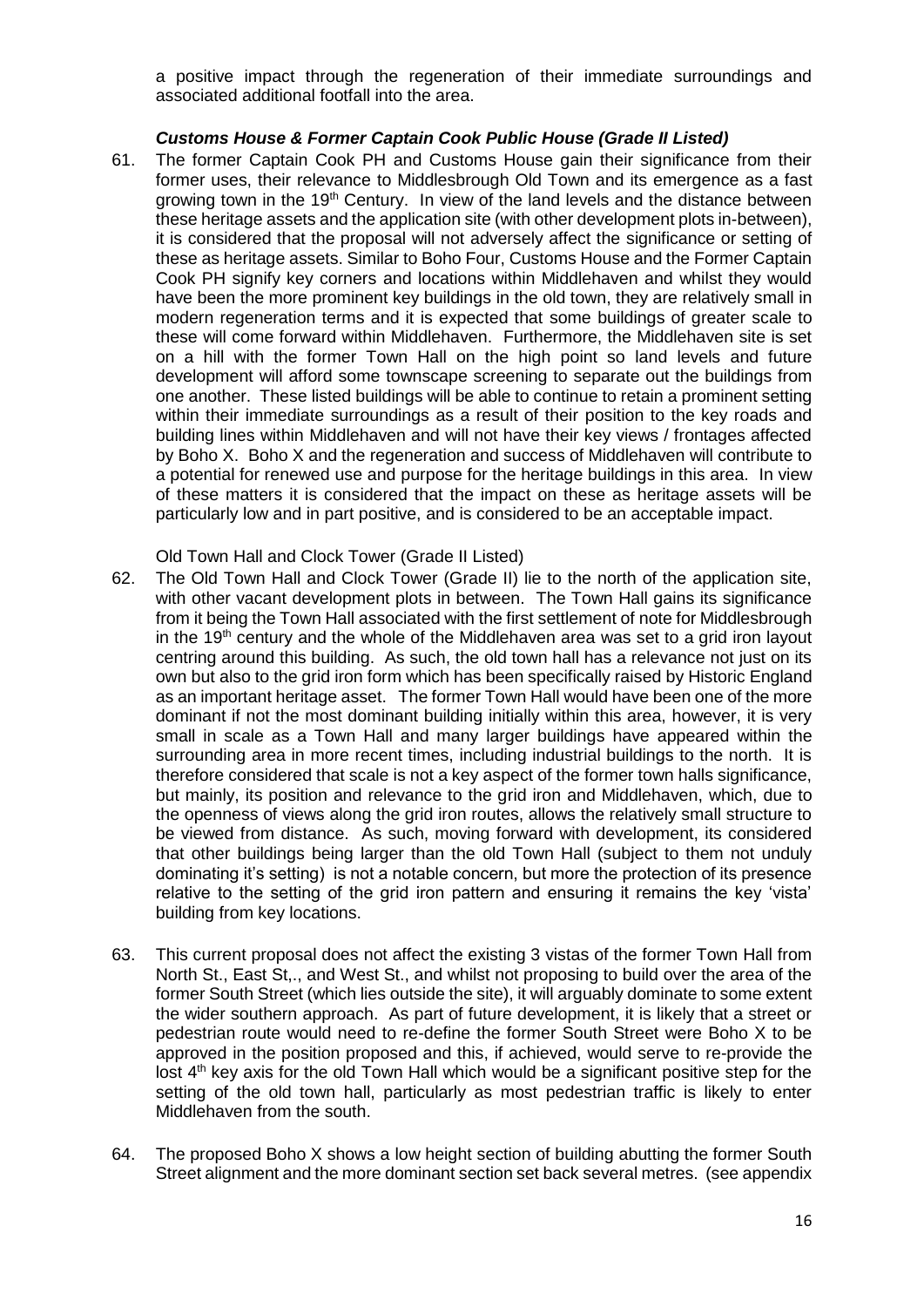2). This is in part beneficial to redefining a building line but it seeks to present a low height inactive elevation (plant room) on a principal route to wards the old town hall. Furthermore, the larger section of Boho X is set back several metres and this is an uncommon if not jarring form with a grid iron pattern which would almost exclusively have the entirety of an elevation abutting the street. The step of the larger block away from the possible position of a future South Street will assist in opening views up more towards the old town hall but will also assist in providing spacing for the now built apartment block to the south side of Gosford Street. The proposed development also indicates elevation abutting South Street as a green wall which has the ability to add interest and a modern characteristic into this area.

- 65. It is anticipated that there would be two other development plots between the proposed Boho X and the former town hall as well as an area of public realm immediately around the town hall and this will allow development in between the two, to step down in scale to allow the former town hall to retain its presence in its immediate setting.
- 66. The proposed scheme will assist in providing a basis for regeneration of the area, the ability for new uses for the former Town Hall to be considered in a more positive context and will not affect the existing three main axis routes to the former town hall. The proposal will not provide, but will allow for the former  $4<sup>th</sup>$  axis (South Street) to be reprovided in future phases. The proposed scheme does not present its main elevation onto South Street, and provides a staggered building height and whilst not taking the opportunity to put back the strong grid iron pattern that once existed here which formed the alignment associated with the town halls setting, (which is an important consideration carrying material weight), it is recognised that the proposed Boho X intends to support the expansion of Middlesbrough's digital cluster and the access points for these buildings needs to be grouped to create its own nucleus. Boho 1 and Boho 8 are existing buildings and form a strong part of this cluster and positioning the frontage of Boho X onto the South Street side would arguably reduce or sever some of those links which is considered would not support it in the best possible way.
- 67. In view of these matters, and subject to strong landscape and public realm works being achieved by condition, it is considered that the proposed Boho X, will have only a low impact on the significance and setting of the former town hall as a listed heritage asset.

## *Former Gridiron Street Pattern (Non-Designated Heritage Asset)*

- 68. The application site overlies part of the former first 'planned' railway town of Middlesbrough and both Historic England and the 'Friends of the Stockton to Darlington Railway', consider the grid pattern, which is still present in part, to be a strong visual reminder of Middlesbrough's early origin, with principal roads being aligned to the old Town Hall and former market square. The 'Friends of the S&DR' highlight within that the councils commissioned report '*Historic Environment Audit, 2018, for the S&DR Branch Line to Middlesbrough'* dated April 2018, the surviving street pattern of the former St. Hilda's area is of considerable historic interest due to it being the first planned railway new town, representing an early use of the American style grid iron pattern.
- 69. Although much of the original buildings has been levelled, Historic England and the Councils Conservation Officer consider that the grid street pattern and the old Town Hall (retained) are legible and give this area interest and distinctiveness, being recognised as a non-designated heritage asset, suggesting its retention has the ability to provide a sense of place for the new Middlehaven.
- 70. The 'Friends of the S&DR' suggest the heritage statement submitted in support of the application is lacking in reference to the significance of the Stockton & Darlington Railway's Middlesbrough extension and the establishment of Middlesbrough as the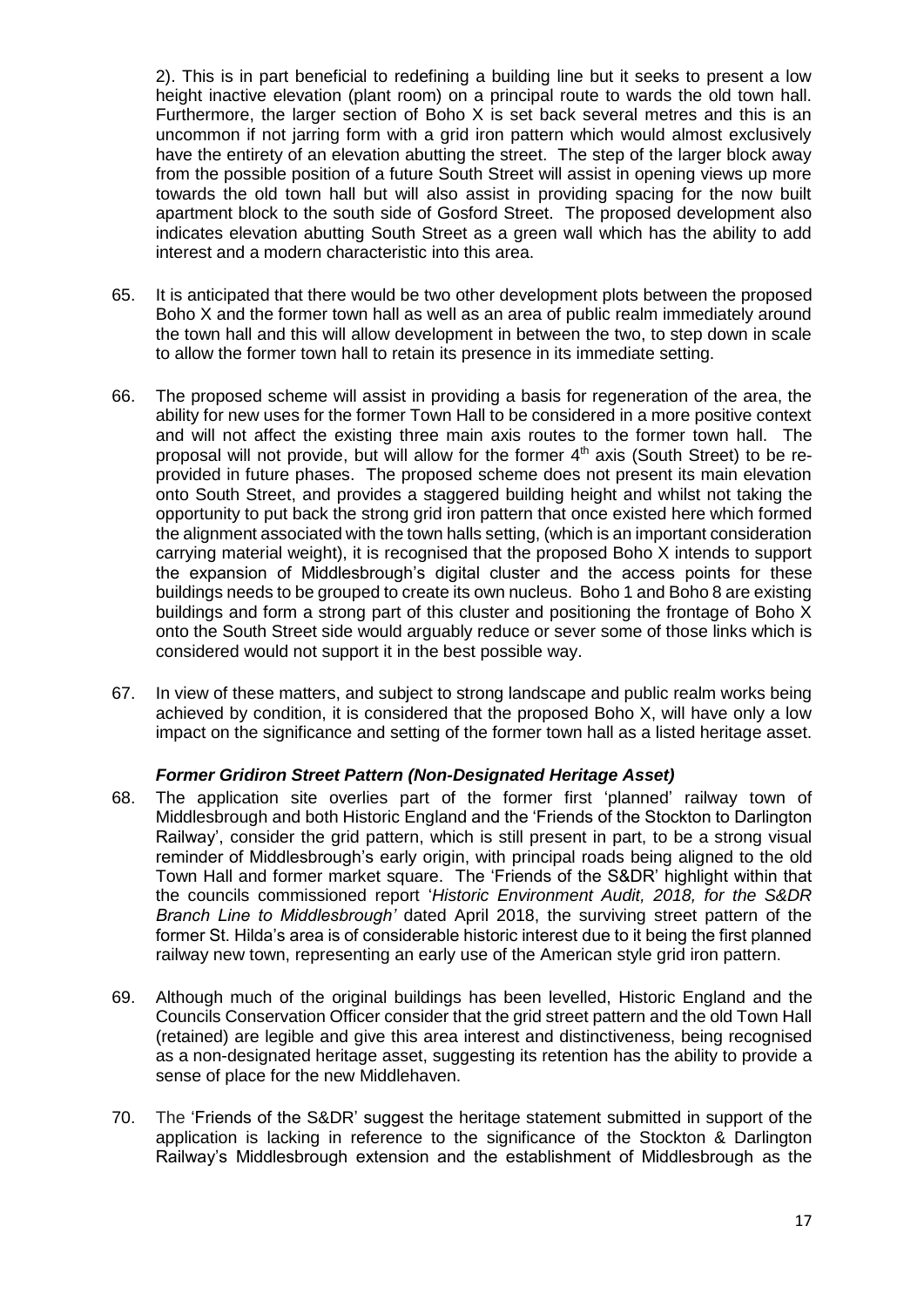world's first planned railway town and its development around the grid layout. These matters are noted.

- 71. Further comment from both Historic England and the Friends of the S&DR, is that the proposed diagonal pedestrian and cycle corridor will be an alien feature in the regular grid street pattern and will harm its significance and could lead to repetition elsewhere, degrading the integrity of the historic street pattern further as well as suggesting that the proposed building of 6+ storeys is significantly higher than the area has seen in the past and the scale and massing of new buildings should be required to conform to an overall approach for the area and not be approved on a piecemeal basis.
- 72. Appendix 3 shows the current aerial photography for Middlehaven and although key aspects of the grid iron pattern remains, notable sections have been lost and comparison with the historical mapping (appendix 4) allows an understanding of this. The primary part of the grid iron was made up of North St., South St., East St. and West St. Of these, North Street has been foreshortened and turned into a car park and South Street has been completely removed. East and West Street remain in place albeit to a more modern construction. The perimeter of the Middlehaven area remains intact, formed by Gosford St, Commercial St, Cleveland St and Stockton St, as do some of the follow on routes beyond. Importantly, the presence of all of these is unaffected by the proposed scheme and the application site boundary leaves space for the former South Street to be reinstated which could be re-provided in other phases of development. This is considered to be of significant positive benefit to heritage value.
- 73. When considering the impacts, either positive or negative, on the grid iron pattern of Middlehaven, consideration has to take into account of Middlehaven as a whole. It is considered that the redevelopment of the Middlehaven area needs to be given greatest chance of success to regenerate this area and provide a future for both the intended new occupiers / uses as well as the heritage that is within this area, including the recognition of the former grid iron layout. Development needs to be able to demonstrate it preserves and enhances heritage. In addition, the proposed scheme has the ability to re-define grid iron principles and by doing so can positively add to the heritage value of the area. The former grid iron hierarchy provided a main north, south, east, west axis and then secondary and third tier roads all of which provided frontage for housing and other buildings. Given only parts of the first and second tier elements of the former grid iron exist today it is considered that respecting the first tier and second tier roads is key to maintaining and re-introducing the grid iron character back into the regeneration of the Middlehaven Area, and concentrating on building lines and public realm is an appropriate approach to preserving the grid iron pattern.
- 74. In this context, the proposal seeks to respect and provide an aspect onto Gosford St to the South and does not affect Feversham St to the north, whilst provides space for South St to be re-introduced in future phases of development. The proposed scheme respects this grid iron to that extent. The proposal also seeks to create an area of open space to the front of Boho X and this results in a new pedestrian link heading north from Gosford St, proposed on an angle, rather than in grid iron form. There was no route previously here and Garbutt St. previously ran from the side of Boho 4 to meet with South St and this is considered to be a 3<sup>rd</sup> tier of the grid iron hierarchy.
- 75. Providing the potential for re-introducing South Street, providing a principal elevation onto Gosford St. and leaving Feversham St. unaffected are considered to be important and positive aspects of the scheme. The concerns and objections raised in relation to the introduction of the angled extension to Albert Street running in front of the proposed Boho X building are noted and this has been discussed with the applicant's agent. It has been indicated that the angled pedestrian extension to Albert Street is an important part of the buildings design, providing for a new long view of the former town hall, which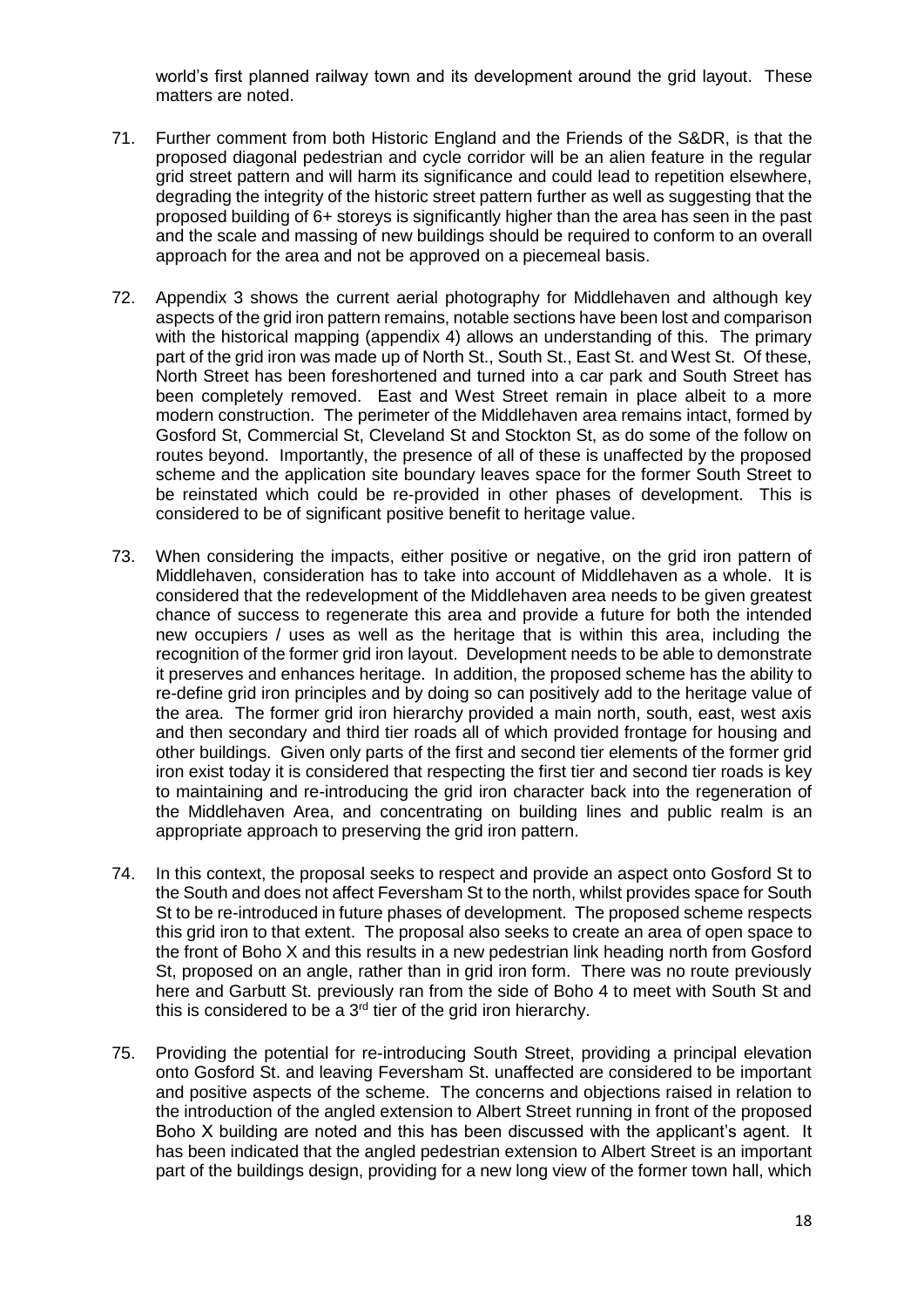would run all the way from Bridge St. along Albert St. and through the new development, which has become an established vista over the last few decades. Importantly, this will also serve as a key future route into Middlehaven, being the closest route into this area from the northern exit of the rail station. Whilst this angled layout will be at odds and arguably have a detrimental impact on the historic layout of the site, having a vista of the town hall (albeit angled) will add interest to the grouping of properties in this location and the street scene in general and will in part add to their individual and collective value. Given the angled route is not affecting the presence of the primary and secondary grid iron routes it is considered the impact on the grid iron will be low in isolation.

- 76. Historic England note that the proposed new building will be orientated fronting onto the new diagonal access route facing inwards on the plot rather than onto the historical frontage of South Street, where the building instead presents its service / plant building. Historic England consider this arrangement to be wrong, given the former South Street was one of the Key axis in Middlehaven's grid iron layout. Historic England consider that the '*development of the site is possible in a way that both realises the ambitions of the proposal and still allows the positive characteristics of St Hilda's and the Old Town Hall to be preserved and enhanced, concluding that the current proposal fails to respond positively to its historical context and wastes an opportunity to make a positive contribution to Middlesbrough's sense of place.* The guidance within the Middlehaven Development Framework (2012) is that buildings in this location will have their primary elevations onto Gosford Street and South Street and so the proposal is at odds with these guiding principles and the historic arrangement of buildings.
- 77. It understood that the public realm in front of Boho X will serve the digital cluster which is already established within this area and will therefore serve to strengthen this cluster. Re-orientating the building to have its frontage onto South St. (to align with the 2012 Framework and former grid iron principles), is likely to undermine the clustering of the digital quarter in this area which in itself is considered to be important to the long term success of regeneration in this area. Furthermore, there is no existing development to the west of the site and were the proposed buildings frontage to face west, it would overlook unused vacant land, with a backdrop of the industrial premises along Stockton Street which is considered to not be conducive to providing the building with the high quality access / frontage it requires. There is no masterplan for the delivery of all the phases of Middlehaven and this current proposal has to therefore be considered on its own merits at this point in time taking into account its surroundings. In view of the need to create a cluster, the retention of key areas of grid iron and the need to complete this phase of development without reliance on another phase, it is considered that the low impact upon the grid iron layout associated with the overall Middlehaven area, as a nondesignated heritage asset, would be outweighed.
- 78. In assessing these matters, it is considered that Middlehaven's former grid iron pattern cannot retain its complete integrity in every quarter of its layout and still deliver the development as is currently being proposed, which may or may not have been anticipated as part of the 2012 Framework document. However, any compromise of a grid iron principle in one area such as this is likely to need much greater adherence in other parts of Middlehaven to retain an overall sense of the former / remaining grid iron layout. It is also considered that to limit the impact of the proposal presenting its plant room towards the position of the former South Street, which has the ability to be reinstated in later phases, that the design and appearance of the western elevation of the plant room is of particular importance. Imagery provided shows a 'green wall' to the plant room and a small landscaped area of public realm on the corner of Gosford Street and South Street, which although not in accordance with the 2012 Framework document, which anticipates buildings forming corners, would serve to provide a high quality feel to the area.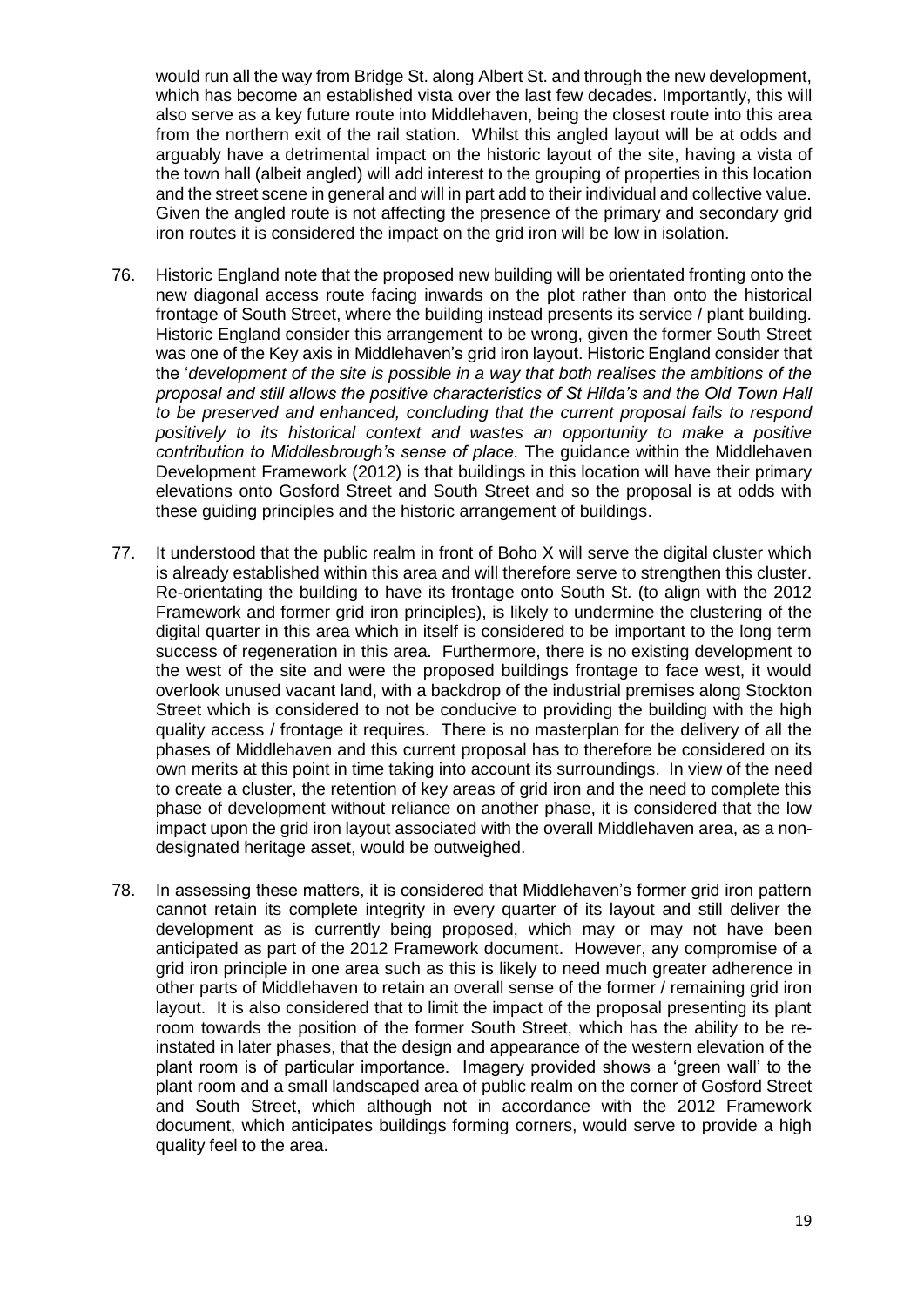79. The proposed green space / orchard to the front of the proposed building is understood to represent the drainage solution for the building and again, although not in accordance with the 2012 Framework guidance (which anticipated buildings in this location fronting Gosford Street), is considered to be a matter which needs to be dealt with in an appropriate way. Having a gap site in this location is considered to have a low impact in view of the site having been free from development for such a prolonged period and this area being set away from the main grid axis within Middlehaven. A shift to this approach, on this scale is considered to introduce some positive green space into an area which will be largely hard landscaped and will arguably add an additional aspect to the offer of this area for future building occupiers and thereby support its ability to assist in regenerating the wider area.

## *Other Heritage Considerations*

- 80. The Middlehaven Development Framework (2012) was adopted by the council to guide future development in this area and carries weight in decision making. The framework guides that properties will be 2, 3 & 4 stories with some opportunity for 5 storey buildings where the  $5<sup>th</sup>$  floor principal elevation is set back. The objection from the 'Friends of the S&DR' accepts that the proposed uses will need to reflect demand to ensure commercial success, but consider that development here should reflect the original scale of buildings which would be two to three storeys high and consider the creation of a 6-7 storey building in this area to be is out of keeping and be likely to set a precedent for future development to be large scale. Each plot within Middlehaven has different relationships with heritage and needs to be considered on its own merits and in this instance, it is considered that although this proposal exceeds height guidance within the 2012 Framework document, as a single structure on the southern edge of the site, it will not be unduly harmful to achieving the visions of the 2012 Framework.
- 81. In concluding on the proposed developments impacts on heritage, it is recognised that there are some positive impacts of the proposed scheme including build quality and materials, building lines associated with Gosford St. and leaving space for South St to be re-introduced at a later stage and the benefit this scheme will bring to regenerate this area. It is accepted that there is a need to focus this buildings frontage with the existing digital sector buildings which is away from the main route of South Street, which is not yet present and an area which is not yet developed. It is also recognised that the angled pedestrian extension to Albert Street and the staggered western elevation / position of the plant room are not in line with grid iron principles and therefore have a negative heritage impact. However, it is also recognised that through careful design of soft and hard landscaping, these areas can be positive interventions with some recognition being given to the principles of grid iron development.

# **Highways Implications**

- 82. Whilst being considered as an isolated scheme, officers are satisfied that the proposals will not prejudice wider redevelopment proposals and will integrate into wider accessibility plans and strategies for Middlehaven.
- 83. Whilst no dedicated staff parking is being provided, this is consistent with many town centre offices, including the Council buildings. This starting point demonstrates the sustainable approach to design, the sustainable location of the site and supports the Travel Plan that has been submitted as part of the application. Removing the dominance of vehicles and car parking enables areas of high quality public realm to be created setting the tone for the aspirations of the area.
- 84. Alternative modes of transport have been prioritised to assist in the aspiration to create a modern sustainable development within a high quality environment. The lack of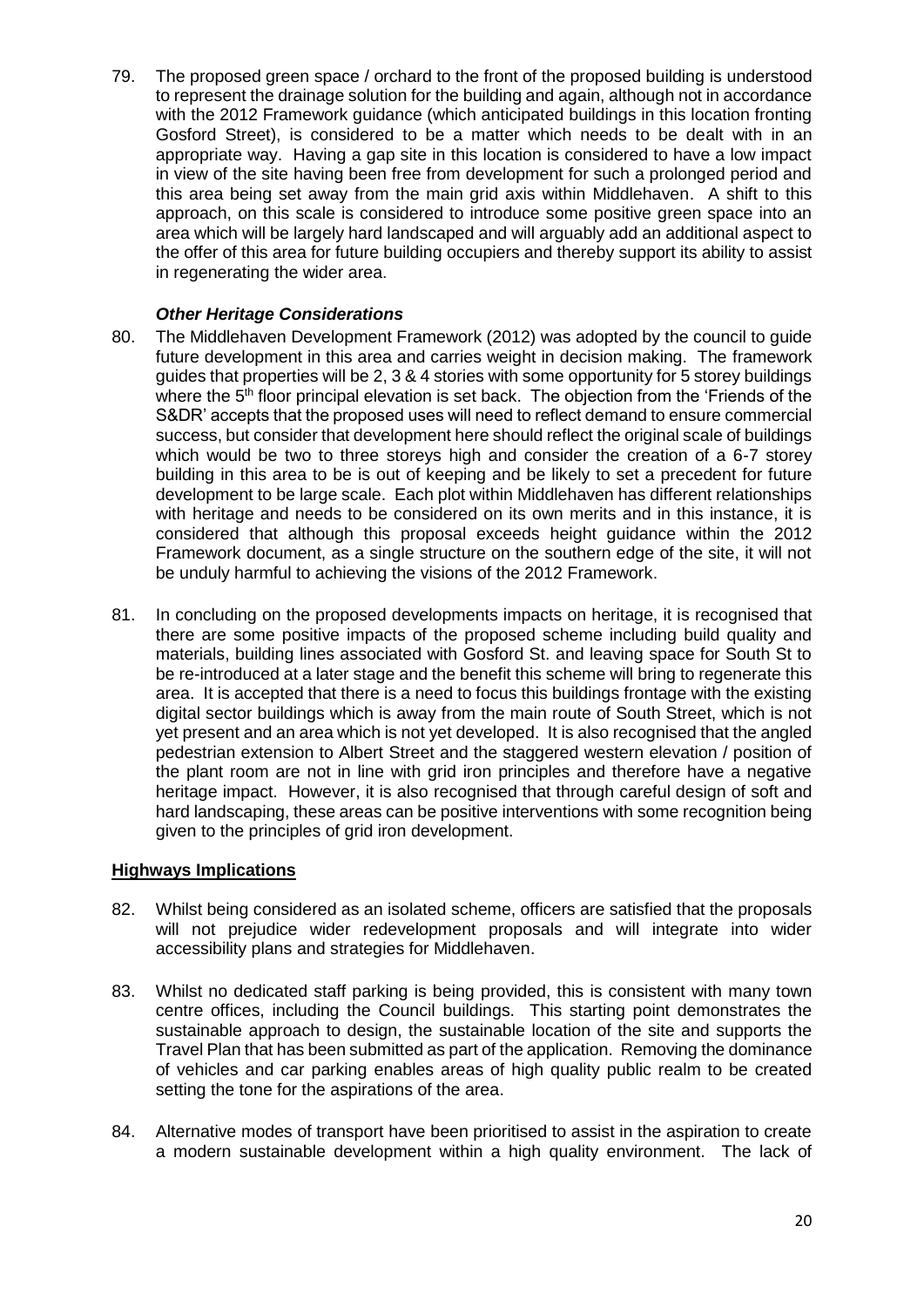dedicated car parking will assist in generating footfall through other areas of the town to the benefit of the wider town centre.

- 85. Gosford Street is proposed to have an access restriction introduced to prevent through traffic. Such a restriction is likely to be similar to that seen in the town centre on Corporation Road, which will enable emergency vehicles to access the area and the servicing of buildings between set times but outside of that is an extension of the public realm. The closure of Gosford Street will be between its junctions with Sussex Street and Albert Street and by introducing such a measure high quality pedestrian and cycle linkages can be provided which connect the development back into the town centre through either Linthorpe Road or Albert Road whilst linking into the rail station.
- 86. Given the above approach, assessment of the proposals is based upon person trip rates to establish the number of employees and subsequently the trips by each mode that could be generated as opposed to vehicular trip rates. This enables mode share targets to be set and monitored and appropriate measures put in place to achieve these aims.

## *Ped/Cycles*

- 87. Development proposals include an extension to Albert Street and enable future extension of South Street. This approach will enable high quality traffic free areas of public realm which lead to the historic town hall, which sits at the centre of the regeneration area.
- 88. The development proposes to provide 100 cycle spaces within a dedicated cycle parking hub, which is in excess of the number required through the Tees Valley Highway Design Guide. It is intended that this cycle parking facility will be a focal point for the immediate area and will be capable of expansion enabling other developments to use the facility as and when they are brought forward. The aspiration is that this facility becomes the catalyst for a sustainable travel hub which could include other facilities in the future such as cycle servicing and other forms of sustainable travel.

## *Bus*

89. It is acknowledged that at this point in time Middlehaven is not well served by public transport, however the authority is working with the operators to try to rectify this position. Nonetheless the site is in the region of 900m (11-12 minute walk) from the bus station. Other stops served by frequent services are much closer at 600m (7 min walk) on Albert Road and outside of the Town Hall. Public Transport is therefore viable and within nationally recognised walking distances.

## *Rail*

90. The railway station is located about 200m (2-3 min walk) from the proposed development. Improvements to the rail station are coming forward together with the provision of London services. As such the development is also easily accessible from larger parts of Teesside and beyond. Rail travel can therefore be considered as a viable form of travel to the site.

## *Car Parking*

- 91. It has been noted that there would be no dedicated car parking provided, with the exception of four disabled car parking spaces immediately adjacent to the building on Gosford Street.
- 92. Based upon the Tees Valley Highway Design Guide the maximum level of parking that could be provided as part of the proposals is 233 spaces. Car parking accumulation data and surveys of use has demonstrated that there is sufficient capacity within Zetland Car Park to accommodate this anticipated demand. Zetland MSCP has been assessed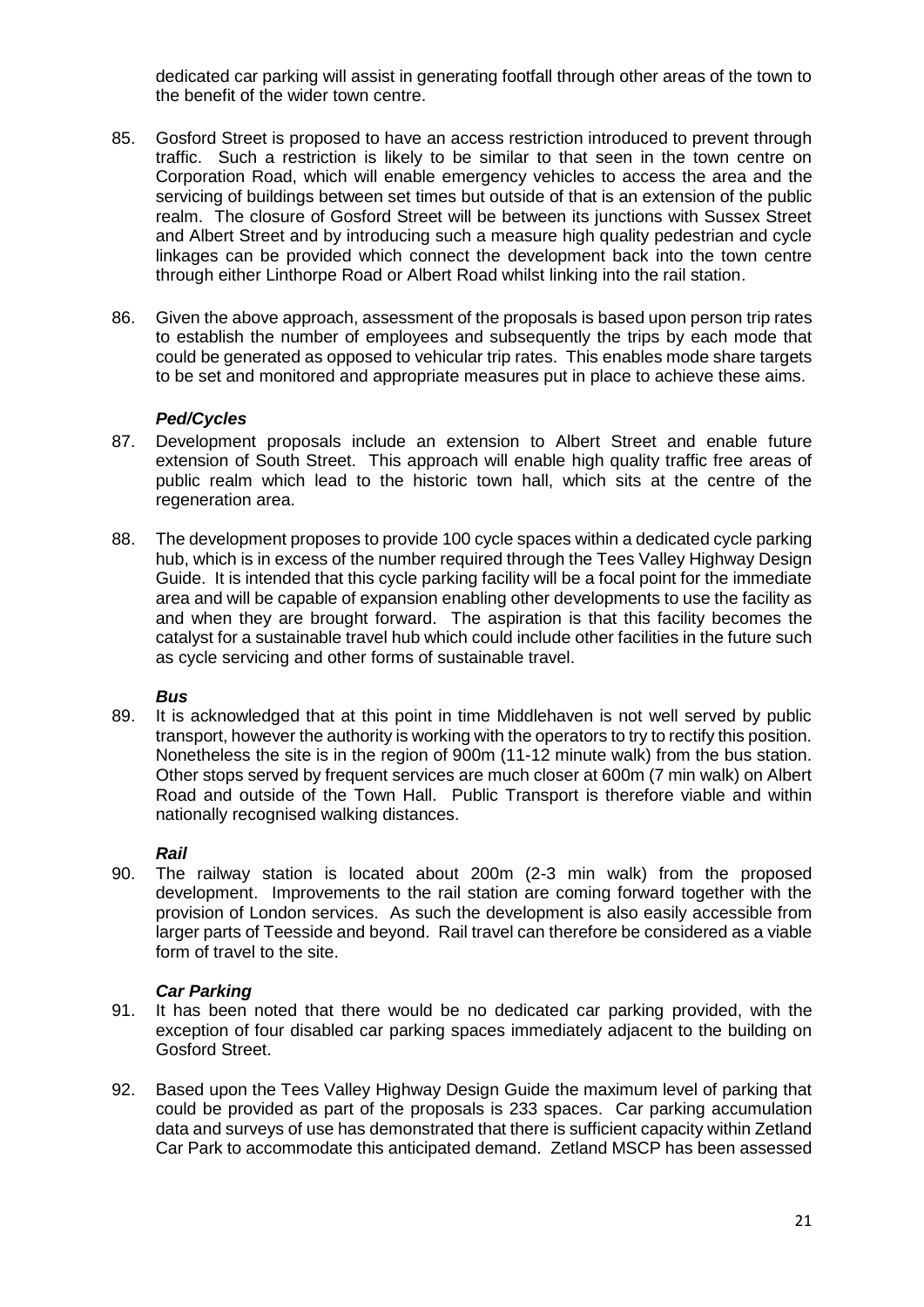as it is the closest MSCP and likely most attractive to employees. The car park is a little over 400m, a 5 minute walk from the site.

- 93. In addition to Zetland there are, of course, a number of other parking facilities within an 11-12 minute walk, including Captain Cook, Cleveland Centre, Wood Street etc. Surrounding streets are subject to various waiting restrictions which will both manage indiscriminate parking and provide short term parking facilities for visitors to the development.
- 94. Taking into account the above matters, no objections are raised from a Highways perspective.

## **Residual Matters – Drainage and Contaminated Land Considerations**

- 95. The site is within flood risk zone 1, which is recognised as an area with low probability of flooding. The submitted drainage information has been considered by the relevant drainage authorities who are satisfied with the proposed strategy. A condition is recommended in relation to the submitted drainage drawings to secure an appropriate development.
- 96. The application has been supported by a ground investigation report, which has been considered by the Council's Contaminated Land Officer. It is understood that all necessary works have been carried out and no conditions are recommended to secure further remediation works.

# **Privacy and Amenity Considerations**

- 97. As with all development proposals, consideration needs to be given to the potential impacts upon the residential amenities of nearby properties. In this instance, the proposed building is within a town centre location where residential amenity and privacy will generally be reduced to that normally experienced in more sub-urban residential areas, although nonetheless requires reasonable assessment, in particular, against Local Plan Policy DC1 and the guidance of the National Planning Policy Framework.
- 98. Whilst the proposed building has commercial buildings in the immediate vicinity, there are residential properties to the south in the form of apartments, which are presently under-construction on the corner of Sussex Street and Gosford Street. At their closest proximity, although across an existing highway, the proposed Boho X building would be approximately 16 metres from the northern elevation of these apartments. Evidently, there could be persons within the Boho X development (either occupying one of the office floors or potentially benefiting from the proposed external terrace area on the upper floor) which could compromise the residential amenities of the future occupiers within these apartments. This proposed separation distance is less than the recommended 21 metres between two-storey properties as outlined within the Design Guide.
- 99. Whilst the proposals are for a development considerably greater in height than that referred within the separation distance guidance, it is considered that some flexibility from these separation distances can be made mindful of the proposals being for commercial uses within a highly urbanised location. It is considered that the proposed arrangement may be acceptable as the office uses and external terrace areas are only likely to be used during traditional office hours, which should not clash with the expected hours of relaxation (evenings and weekends) of the residents. It is also observed that the proposed Boho X development would be on the north side of the apartments, which will result in no adverse impacts from overshadowing.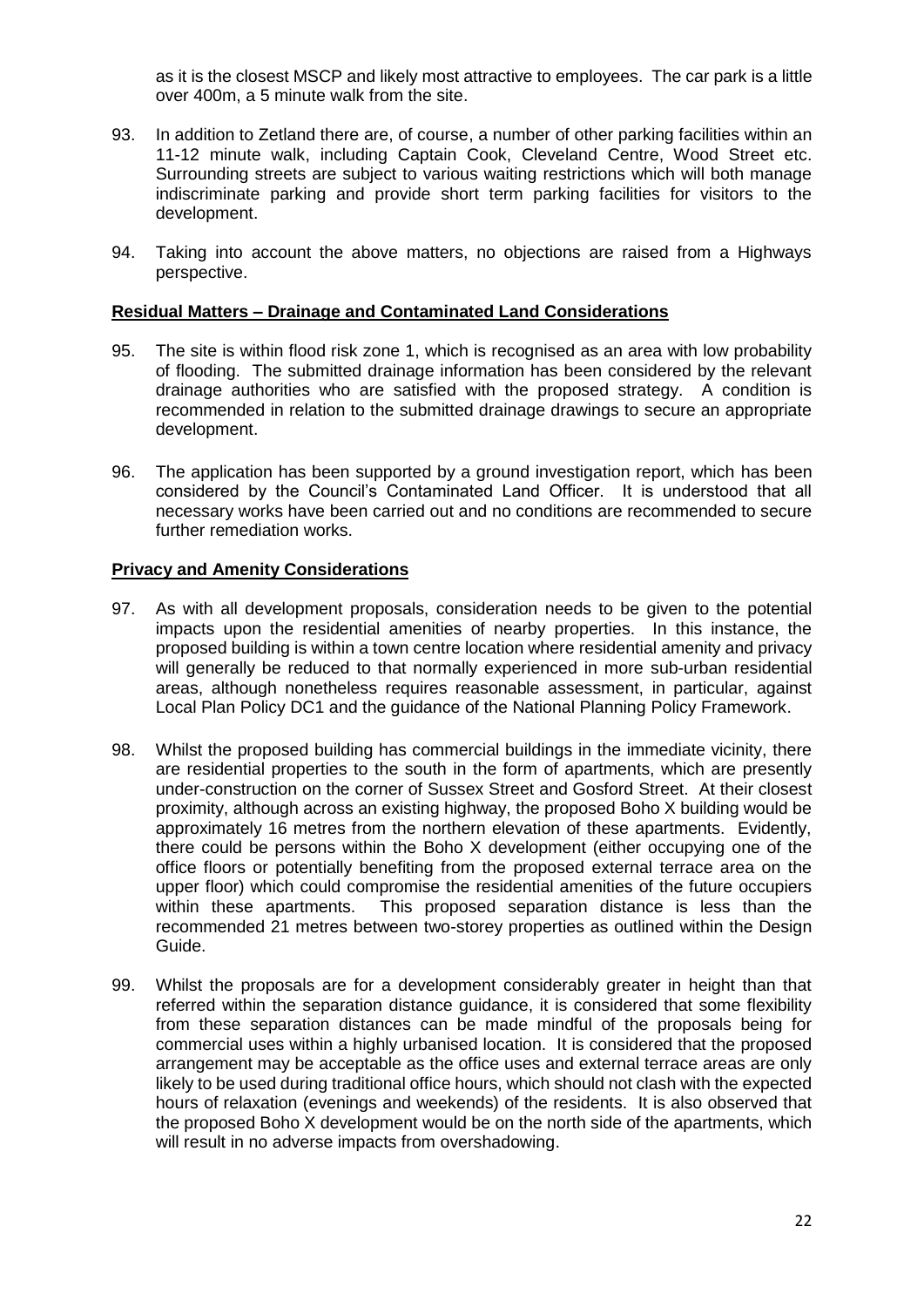- 100. This, along with the central and highly urbanised setting, and north-side positioning, is considered reasonable to allow flexibility with these recommendations.
- 101. Notwithstanding the above, however, it cannot be assumed that the application site will always be operating within traditional office hours. In which case, it is considered necessary to condition the application with a scheme for screening, which shall seek to mitigate against the potential noise and visual nuisance.

## **Impacts on Surrounding Land Uses (south and east) and not undermining future development to the north**

- 102. As well as the apartments, to the south is the recently-approved development of Boho 8, which is situated on the corner of Albert Street. The proposals would be approximately 30 metres from the nearest elevation of Boho 8, which is deemed to be acceptable considering the two uses are commercial.
- 103. To the west of the development is the existing car park for Boho One where there are considered to be no adverse impacts. To the east of the development is the rear of the listed building of Boho Four (Gibson House). There are considered to be no adverse impacts from the main Boho X building on Boho Four given the existing commercial use of the building. Additionally, the two buildings are more than 80 metres apart, and would be separated by the proposed orchard, which further lessen the impacts.
- 104. To the north of the site are areas marked for regeneration as part of the wider Boho masterplan. The proposed Boho X building would be approximately 25 metres from the red line boundary to the north. Beyond the red line boundary is Feversham Street, meaning that any future development to the north – including potential residential development – is likely to be over 35 metres away. Such a separation distance is considered to be wholly acceptable and, therefore, there are unlikely to be any undermining of future development to the north.

## **Conclusion**

105. The proposed development in terms of its use, general location and quality is in accordance with relevant policy and the masterplan framework for Middlehaven. Although the precise positioning of the building, its angled frontage and partial non conformity to the grid iron layout as well as the buildings overall height will detract from the masterplan framework document, it is considered that this will, when taking into account the scheme as a whole, including its positive aspects result in an overall low impact on the non-designated heritage asset and will serve to support renewed regeneration of this area.

# **RECOMMENDATIONS AND CONDITIONS**

## **Approved Conditionally**

1. Time Limit

The development to which this permission relates must be begun not later than the expiration of three years beginning with the date on which this permission is granted.

Reason: The time limit condition is imposed in order to comply with the requirements of Section 91 of the Town and Country Planning Act 1990.

2. Approved Plans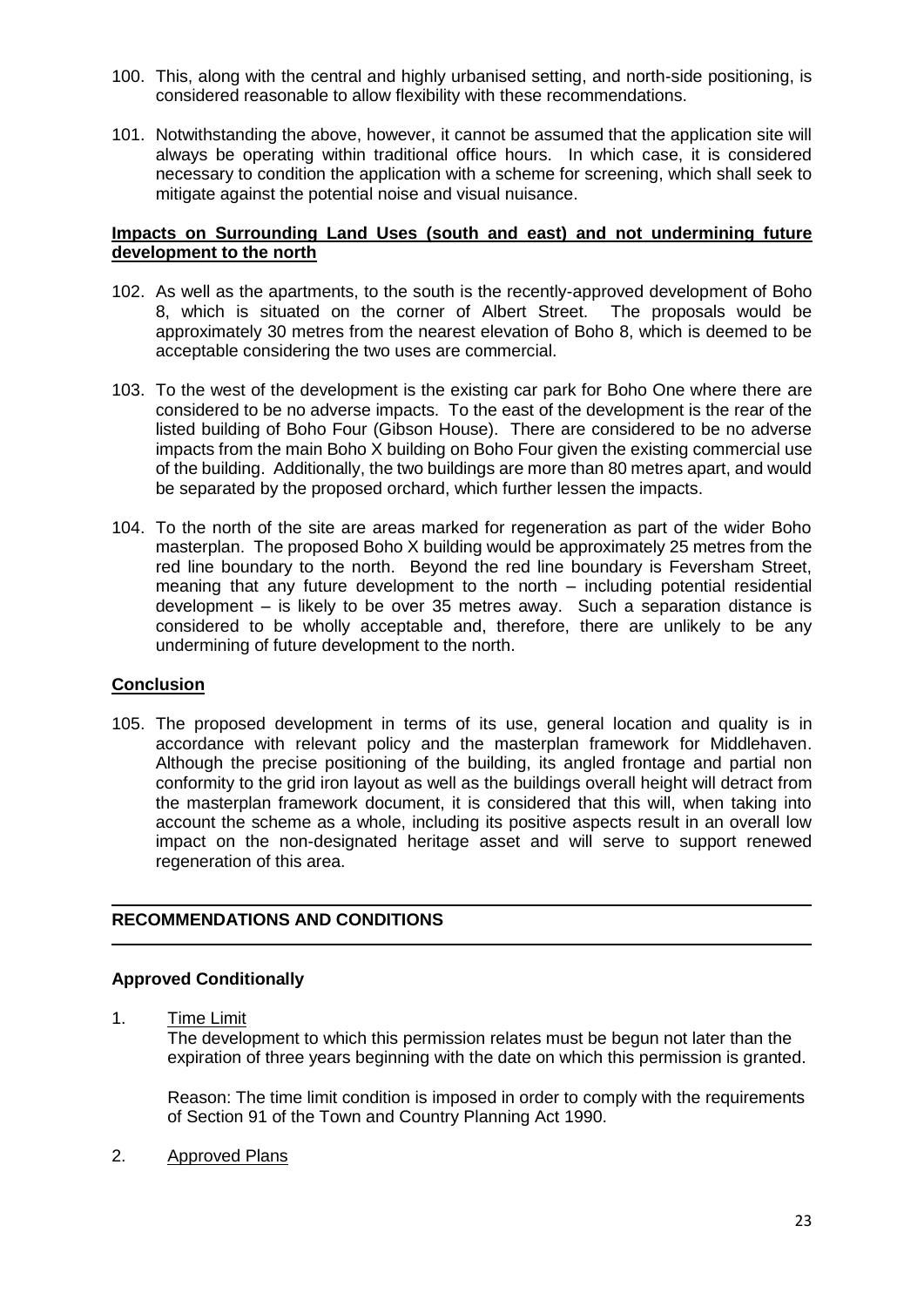The development hereby approved shall be undertaken in accordance with the details within the approved plans as detailed below.

- a) Site Location Plan (6777-JMA-01-ZZ-DR-A-PL-9001 Rev P02)
- b) Existing Site Plan (6777-JMA-01-ZZ-DR-A-PL-9003 Rev P02)
- c) Proposed Ground Floor Plan (6777-JMA-01-00-DR-A-PL-0001 Rev P02)
- d) Proposed First Floor Plan (6777-JMA-01-01-DR-A-PL-0001 Rev P01)
- e) Proposed Second Floor Plan (6777-JMA-01-02-DR-A-PL-0001 Rev P01)
- f) Proposed Third Floor Plan (6777-JMA-01-03-DR-A-PL-0001 Rev P01)
- g) Proposed Fourth Floor Plan (6777-JMA-01-04-DR-A-PL-0001 Rev P01)
- h) Proposed Fifth Floor Plan (6777-JMA-01-05-DR-A-PL-0001 Rev P02)
- i) Proposed Sixth Floor Plan (6777-JMA-01-06-DR-A-PL-0001 Rev P02)
- j) Proposed Roof Plan (6777-JMA-01-07-DR-A-PL-0001 Rev P02)
- k) Boho X Roof Terrace General Arrangement (226-LYR-XX-06-DWG-L-1000)
- l) Proposed Elevations (6777-JMA-01-ZZ-DR-A-PL-2001 Rev P02)
- m) Proposed Site Plan (6777-JMA-ZZ-ZZ-DR-A-PL-9003 Rev P02)
- n) Proposed Site Plan with Masterplan (6777-JMA-ZZ-ZZ-DR-A-PL-9004 Rev P02)
- o) Wider Proposed Site Plan (6777-JMA-ZZ-ZZ-DR-A-PL-9005 Rev P01)
- p) Proposed Section 001 (6777-JMA-01-ZZ-DR-A-PL-1001 Rev P02)
- q) Proposed Section 002 (6777-JMA-01-ZZ-DR-A-PL-1002 Rev P01)
- r) Site Sections (6777-JMA-ZZ-ZZ-DR-A-PL-9101 Rev P02)
- s) Site Sections 02 (6777-JMA-ZZ-ZZ-DR-A-PL-9102 Rev P02)
- t) Masterplan Context Landscape (226-LYR-XX-00-DWG-L-1000)
- u) Boho X Landscape (226-LYR-XX-00-DWG-L-1001)
- v) Hardworks & Furniture General Arrangement Level 06 (226-LYR-XX-06-DWG-L-2000)
- w) Hardworks & Edging General Arrangement Level 00 (226-LYR-XX-00-DWG-L-2001)
- x) Softworks General Arrangements Level 00 (226-LYR-XX-00-DWG-L-3000)
- y) Softworks General Arrangements Level 06 (226-LYR-XX-06-DWG-L 3000)
- z) Strategic Levels (226-LYR-XX-00-DWG-L-4000)

Reason: To define the planning permission and for the avoidance of doubt.

#### 3. Samples of Materials

The development hereby approved shall be carried out in full accordance with a schedule of external finishing materials which shall be submitted to and approved in writing by the local planning authority prior to the above ground commencement of the development.

Reason: To ensure a high quality appearance of development in accordance with the requirements of the National Planning Policy Framework.

#### 4. Details of Hard Landscaping and External Furniture

The building hereby approved shall not be occupied until a scheme of hard landscaping works has been undertaken on site in accordance with details which have first been submitted to and approved in writing by the Local Planning Authority.

The scheme of hard landscaping works shall include proposed finishing levels and contours within the site, hard surfacing materials and minor structures such as street furniture.

Reason: To ensure the satisfactory implementation of hard landscaping and external furniture in the interests of the visual amenities and landscape features of the area.

## 5. Cycle Store Details Required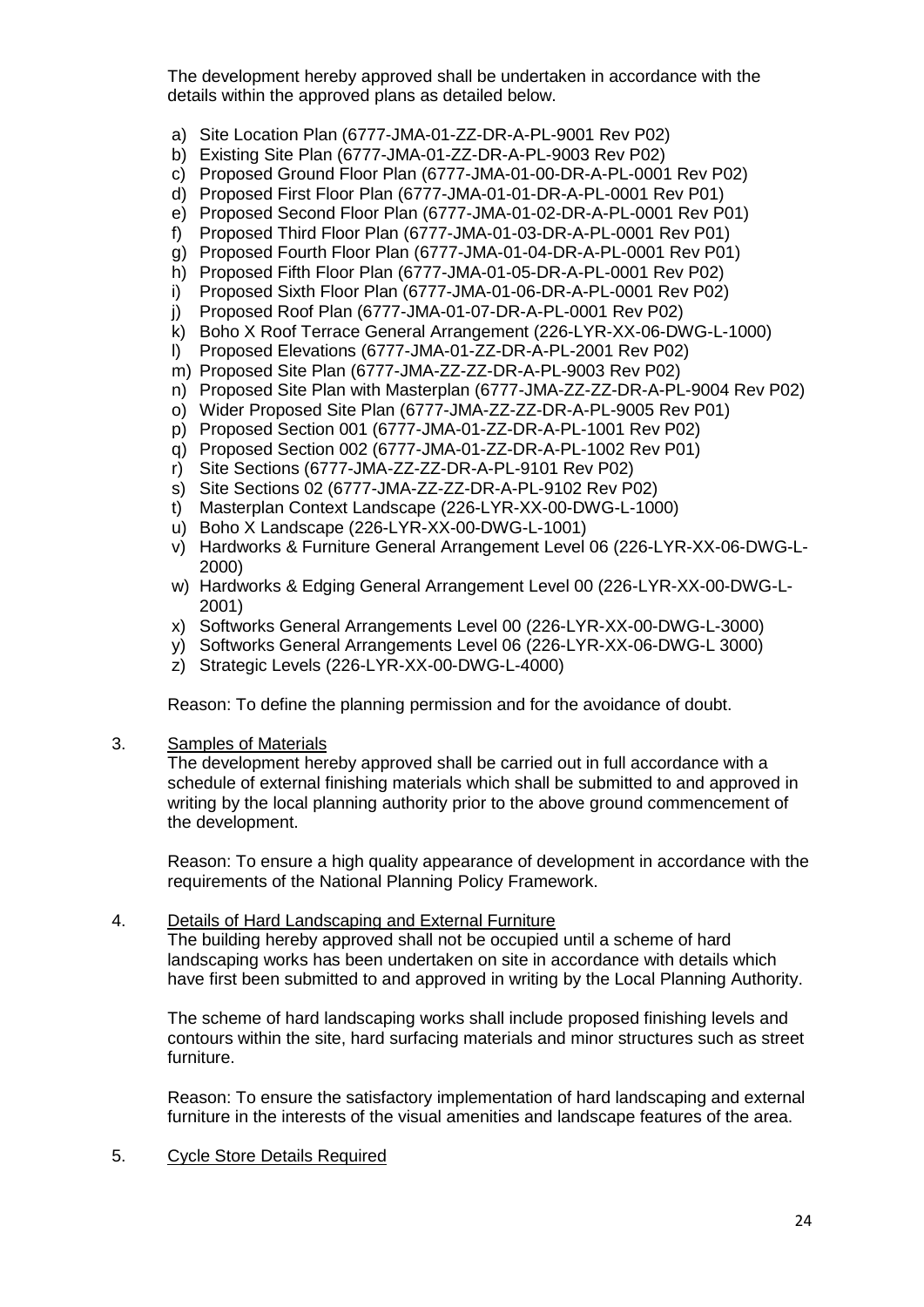Notwithstanding the details for cycle parking on the approved plans, the development hereby approved shall not be occupied or brought into use until covered and secure cycle parking facilities, for a minimum of 100 cycles, have been provided in accordance with drawing(s) to be submitted to and approved in writing by the Local Planning Authority. Such drawings shall show the position, design, materials and finishes thereof. Thereafter the cycle parking facilities shall be retained in perpetuity for the sole purpose of parking cycles.

Reason: To promote use of cycles reducing traffic congestion and in the interests of the amenities of residents to ensure a satisfactory form of development having regard for policies DC1, CS4 and CS5 of the Local Plan and sections 9 and 12 of the NPPF.

## 6. Travel Plan

Within 3 months of the commencement of the development hereby approved, a full Travel Plan, based upon the principles established within the submitted Framework Travel Plan dated 17th December 2000, shall be submitted to and approved in writing by the Local Planning Authority. The approved Travel Plan shall be implemented prior to first occupation with the development thereafter being occupied in accordance with the approved Travel Plan unless agreed otherwise in writing by the Local Planning Authority.

Reason: To promote sustainable transport measures for visitors/staff/residents having regard for policy CS4 of the Local Plan and section 9 of the NPPF.

## 7. Method of Works Statement

The development hereby approved shall not be commenced until a detailed method of works statement has been submitted to and approved in writing by the Local Planning Authority. Such statement shall include, as a minimum, the following details:

- a) Routing of construction traffic, including signage where appropriate;<br>b) Arrangements for site compound and contractor parking:
- Arrangements for site compound and contractor parking;

c) Measures to prevent the egress of mud and other detritus onto the public highway;

- d) A jointly undertaken dilapidation survey of the adjacent highway;
- e) Program of works; and,
- f) Details of any road/footpath closures as may be required.

The development must be carried out in accordance with the approved details.

Reason: To ensure that the development can be carried out in a manner that will not be to the detriment of amenity of local residents, free flow of traffic or safety of highway users having regard for policy DC1 of the Local Plan.

#### 8. Off-Site Highway Works

The development hereby approved shall not come into use until the highway works detailed below have been carried out in accordance with the submitted drawing(s) 226-LYR-XX-00-DWG-L-1000 Rev 0 or such plans which are subsequently submitted to and approved in writing by the Local Planning Authority:

a) Creation of an area of public realm and shared space on Gosford Street between its junctions with Sussex Street and Albert Street,

b) Measures to restrict vehicular access, save for emergency vehicles and servicing traffic at set times along Gosford Street between it's junctions with Sussex Street and Albert Street consisting of infrastructure such as lowering bollards and supporting street furniture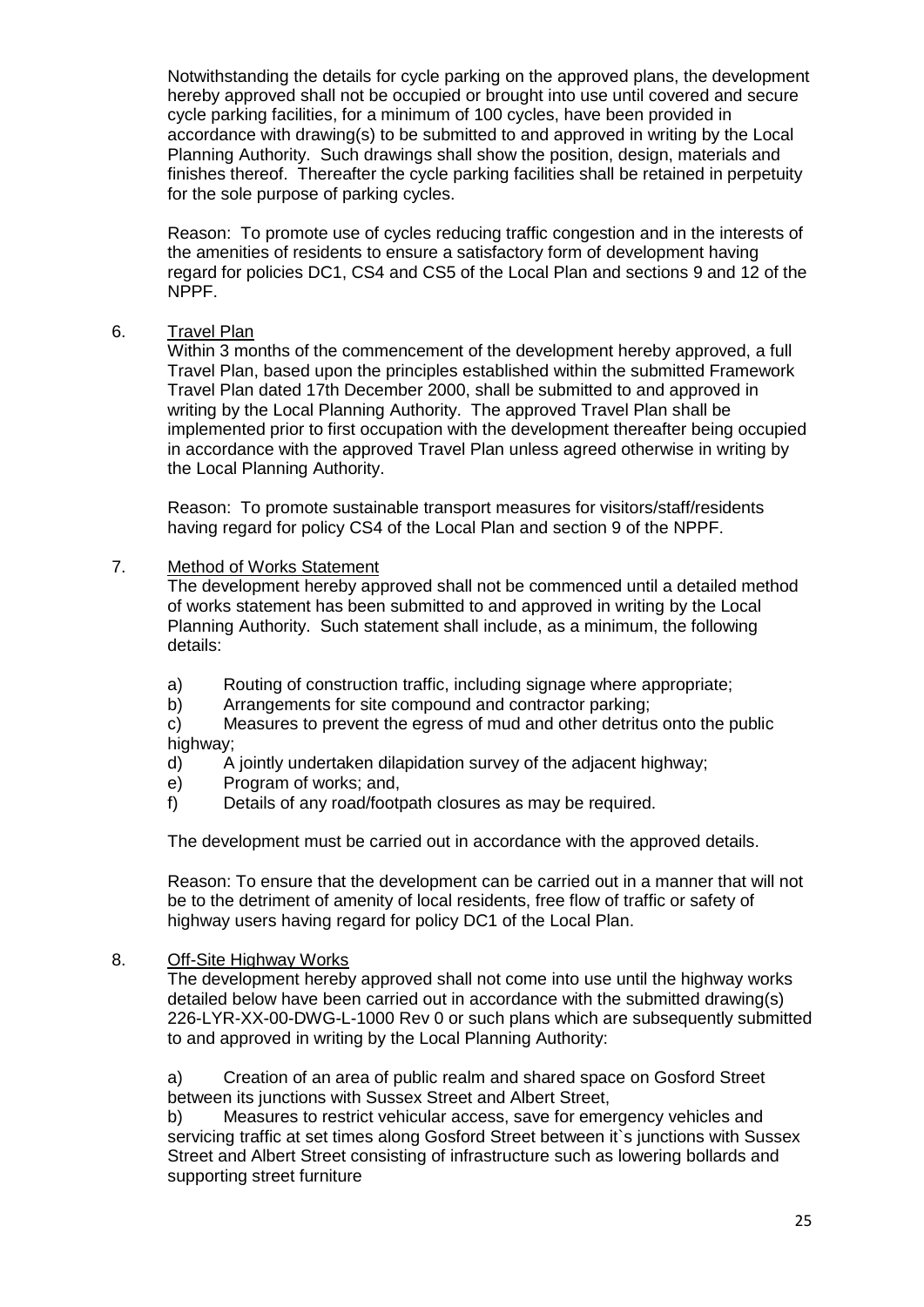c) Introduction of street furniture and other items such as raised planters/street trees to restrict vehicular access in and around the development site, particularly along South Street and Albert Street extension; and

d) Creation of disabled car parking provision with public realm to the North side of Gosford Street

Reason: In the interests of providing a safe means of access to the site by all modes of transport and to, minimise disruptions to the free flow of traffic having regard for policies DC1 and CS5 of the Local plan and sections 9 and 12 of the NPPF.

## 9. Approved Drainage

The development hereby approved shall be implemented in line with the drainage scheme contained within the submitted document entitled "External Drainage Layout" dated "18/12/20". The drainage scheme shall ensure that foul and surface water flows discharge to the combined sewer at manhole 5805. The surface water discharge rate shall not exceed the available capacity of 3.5l/sec that has been identified in this sewer. The final surface water discharge rate shall be agreed in writing by the Lead Local Flood Authority.

Reason: To prevent the increased risk of flooding from any sources in accordance with the NPPF.

#### 10. Soft Landscape Works

Prior to the building hereby approved being occupied, a scheme of soft landscaping works shall have been implemented on site in accordance with a scheme of such which has first been submitted to and approved in writing by the Local Planning Authority. The scheme shall include, but not be restricted to, detailing the position, number and species of new planting within the site and the planting regime / methods including the provision of root barriers and tree pits.

Reason: In order to provide a high quality of development within a prominent town centre location in accordance with the requirements of Local and National Policy.

#### 11. Landscape Management Plan

A landscape management plan, including management responsibilities and maintenance schedules for a minimum of five years post completion of the soft landscaping scheme, for all landscape areas, shall be submitted to and approved in writing by the Local Planning Authority prior to the occupation of any part of the development hereby approved. The management plan shall provide for replacement of landscaping that fails within the first 5 years of its existence. The approved landscape management plan shall be carried out as approved.

Reason: To ensure the satisfactory implementation of an approved landscaping scheme in the interests of the visual amenities and landscape features of the area.

## 12. Privacy Screening

The building hereby approved shall not be occupied or brought into use until a scheme of screening has been installed on site in accordance with a scheme of such which has first been submitted to and approved in writing by the Local Planning Authority. The scheme shall include details of screening from windows within the buildings southern elevation and in relation to the external terrace. Any approved scheme shall be retained on site in perpetuity.

Reason: In the interests of privacy in accordance with the requirements of Local Plan Policy DC1.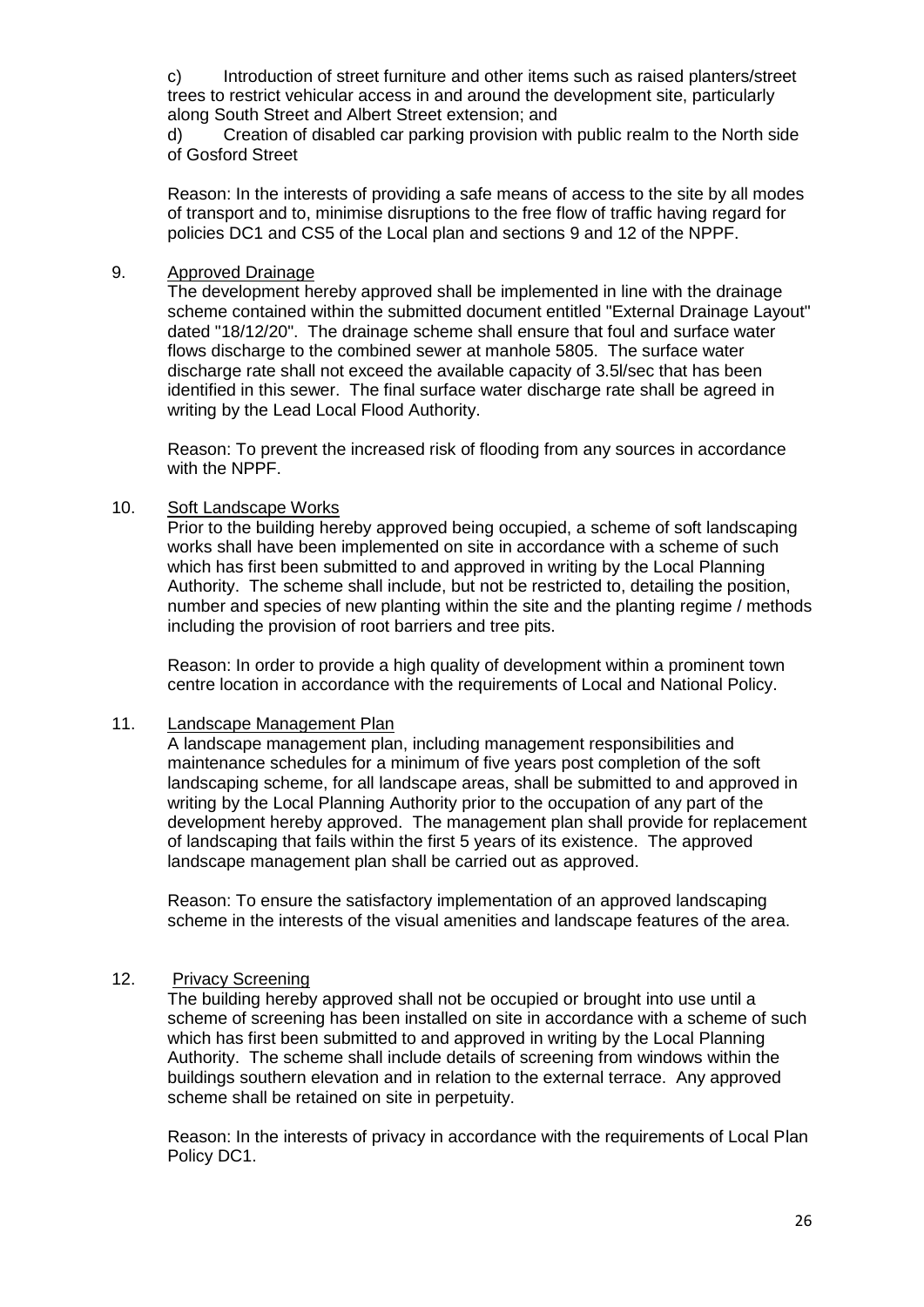# 13. Ecology

Prior to above ground works on site, a scheme of ecological mitigation works shall have been submitted to and approved in writing by the Local Planning Authority. The scheme shall detail the inclusion of bird nesting and bat roosting opportunities either within the site or the wider locality. The approved schemes of ecological mitigation shall be implemented either as part of the construction of the building and / or prior to the buildings first occupation.

Reason: In order to adequately provide ecological opportunities within the area in accordance with the requirements of national planning policy.

## 14. Renewables

No development hereby approved shall be commenced on site other than initial groundworks until a 'Scheme of renewables or a fabric first approach' has been submitted to and approved in writing by the Local Planning Authority. The scheme shall detail the predicted energy requirements of the development post completion and under normal operating use and will also detail how 10% of the predicted energy requirements will either be generated on site by renewable technologies or how the fabric of the building shall be constructed to reduce the predicted energy demand in exceedance of the current Building Regulation Standards by 10%.

The development shall be undertaken in accordance with the approved scheme which shall then be maintained in an operational state for the lifetime of the building.

#### **Reason for Approval**

This application is acceptable as the proposed seven-storey building incorporating office use, lecture theatre, cafe, swimming pool, gym, bar/event space with associated landscaping and public realm is in full accordance with the relevant national and local planning policies.

In particular, the proposed development adheres to the principles and guidance contained within the National Planning Policy Framework and the policies regarding sustainable development, the efficient use of land, transport and accessibility, appropriate measures to mitigate flood risk, conserving and enhancing the historic environment, and it would not be detrimental to the amenities of local residents and other neighbouring uses. Moreover, the proposed mixed use development would be situated in an appropriate location, being within the Boho Zone, where such uses are allocated.

Accordingly, the Local Planning Authority considers that there are no material planning considerations that would override the general assumption that development be approved unless other material factors determine otherwise.

## **INFORMATIVES**

Informatives: Cleveland Fire Service

Access and Water Supplies should meet the requirements as set out in: Approved Document B Volume 2: 2019, Section B5 for buildings other than Dwellings. It should be noted that Cleveland Fire Brigade now utilise a Magirus Multistar Combined Aerial Rescue